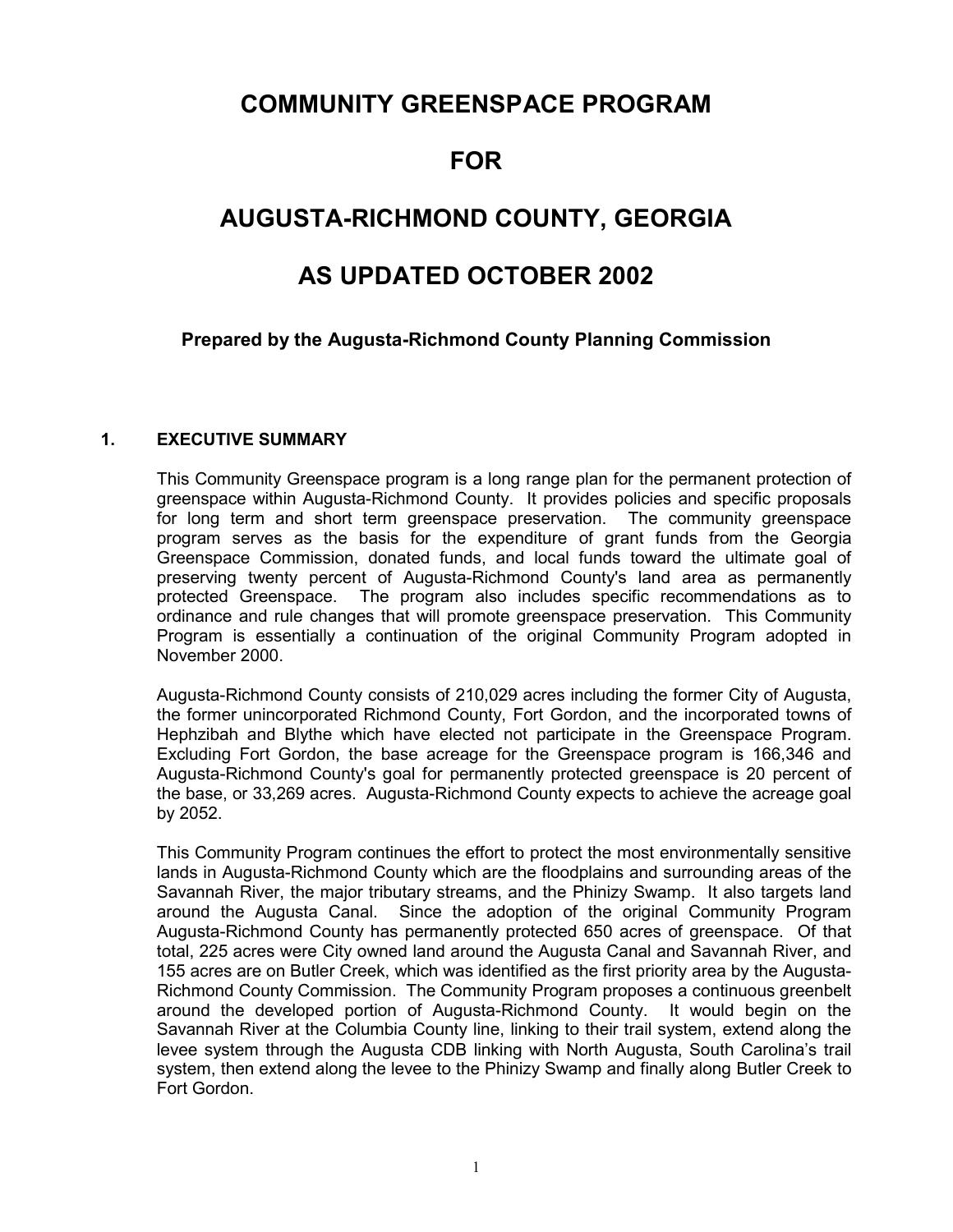Augusta-Richmond County will revise its Zoning Ordinance to promote methods of development that result in the creation of permanently protected greenspace. We will receive donations of greenspace when appropriate, we will purchase fee simple ownership of greenspace properties or conservation easements over such properties where it is compatible with the Community Program, and we will place conservation easement over additional County owned properties. There will be a greenspace element in the Comprehensive Plan that will be adopted in 2003 so that our greenspace effort is compatible with other aspects of physical development.

There are numerous barriers to the achievement of the program goal. The primary barriers will likely be lack of funding. Augusta-Richmond County has contributed \$55,000 per year to a local land trust to facilitate the implementation of the program, and we realize that other funds, probably SPLOST and general funds, will be needed to achieve the 50 year goal.

# **2. INTRODUCTION**

Augusta-Richmond County, Georgia has been known as the Garden City because of the beauty of its public open spaces and private yards and gardens. As the community has grown, however, land development has reduced the amount of open space within the urban area. With this growth has come shopping centers and subdivisions where there were once woods and fields, and outside the central city very few new areas have been created as permanent open space.

The establishment of the Georgia Greenspace program was extremely timely, as the disappearance of greenspace from Augusta-Richmond County has emerged as an issue as part of the new interest in growth management. It is now widely recognized that measures must be taken for the community to start to reverse the urban sprawl that has characterized the development of the past 40 years. The preservation of open space is clearly one of those measures. There is broad support for the preservation of greenspace as evidenced by the public input received at a public meeting held on September 4, 2000 and on September 10, 2002 (Appendixes A & B).

Augusta-Richmond County's Greenspace Program provides a plan for creating new greenspaces within the currently developed area and preserving substantial greenspaces during the course of future development. The Augusta-Richmond County Planning Commission administers this Community Greenspace Program. Executive Director George A. Patty is responsible for coordinating the program. The address of the Planning Commission is 525 Telfair Street, Augusta, Georgia 30901. The telephone number is 706- 821-1796, the Facsimile number is 706-821-1806, and Mr. Patty's E-mail address is gpatty@augustaga.gov. The FEI Number for the County is 582204274.

Richmond County includes Augusta-Richmond County and the incorporated towns of Blythe and Hephzibah. Augusta-Richmond County is a consolidated government including the former unincorporated portion of Richmond County, and the former City of Augusta. It has the powers of a municipality and also those of a County under Georgia Law.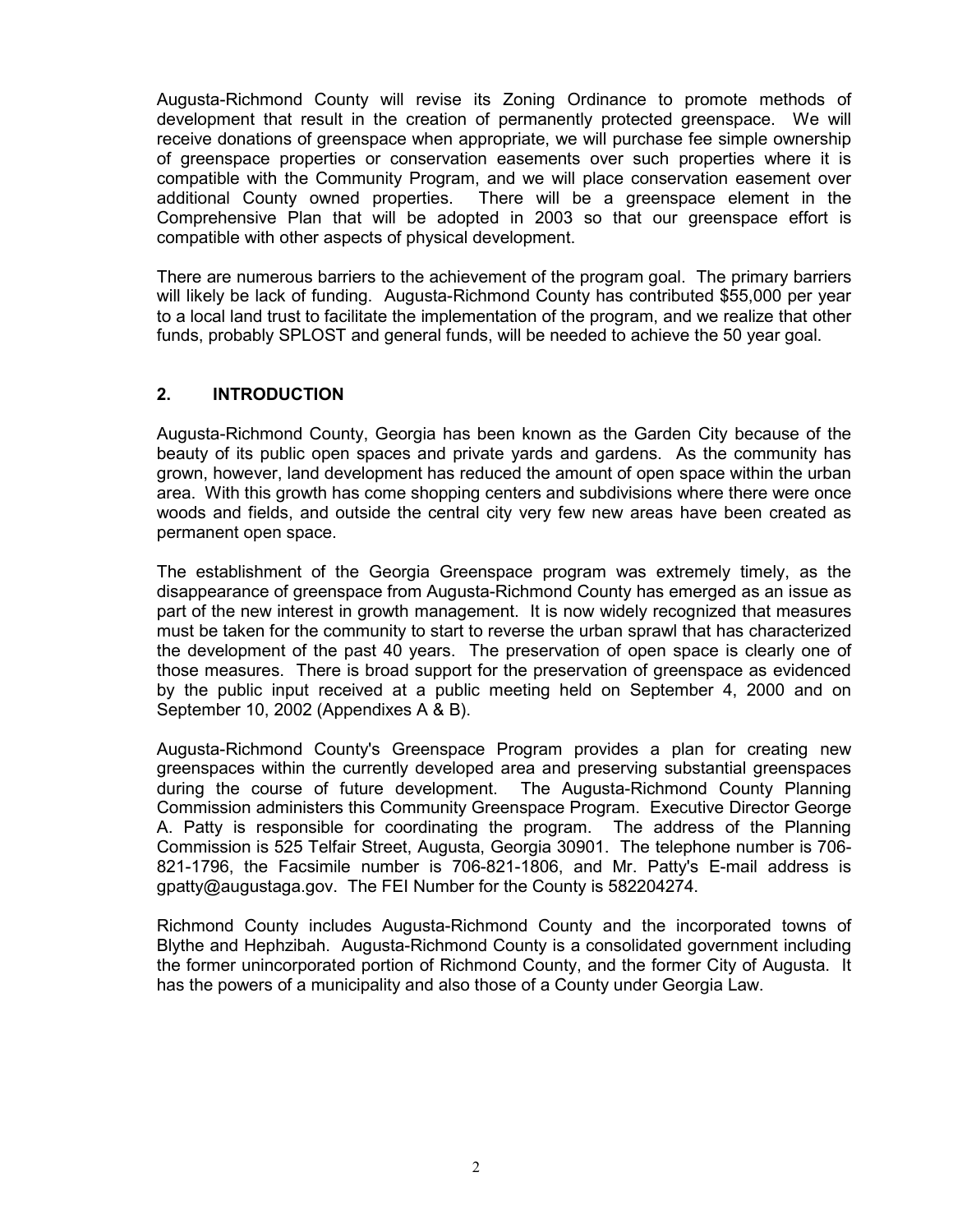# **3. COUNTY DESCRIPTION**

## a) Physical Characteristics

Augusta-Richmond County is located in east central Georgia. It is a typical medium-sized fall line City, being located at the shoals of the Savannah River. From a physiographic standpoint, it is dominated by the sand hills, but the northern part of the county is representative of the piedmont and the southern part is on the coastal plain. Figure A is a map of Augusta-Richmond County. The northern part of the county characterized by rolling topography, clay or loamy soils, and relatively steeply defined streams. The sand hills providence is characterized by deep sandy soils often lacking tributary streams, and gently rolling topography. The extreme southern part of Augusta-Richmond County is relatively flat with a wide variety of soil types, and it is dominated by floodplains in many areas.

The Savannah River and its tributaries drain the entire county. The river separates the eastern edge of the county from South Carolina and generally flows southeasterly. The major tributary streams are Rock, Raes, Rocky, Butler, Spirit, and McBean Creeks. They all flow generally from west to east and form a well deferred trellis pattern throughout Augusta-Richmond County. About 25 percent of the land area of Augusta-Richmond County is comprised of floodplains and stream terraces. The elevation along the Savannah River ranges from 100 feet to 140 feet, above mean sea level. The elevation at Hephzibah, in the southern part of Augusta-Richmond County, is 435 feet. The elevation of some high ridges on Fort Gordon Military Reservation is 500 feet or more.

The first Europeans to visit Augusta-Richmond County were the expedition of Hernando Desoto around 1540. The area was settled by English fur traders just prior to 1736 when General Oglethorpe planned and laid out the City of Augusta. Richmond County was formed from St. Paul's parish in 1777. After the Revolutionary War Augusta briefly served as the Capital of Georgia. By 1820 Augusta was the thriving terminus for riverboats, barges, and wagon trains carrying staples and produce to be shipped to overseas markets. In the 1830's industries were established and by 1850 the Augusta Canal was completed and flour and textile mills were using it as a power source. After the Civil War the canal was enlarged and the resulting industrial explosion led to the designation of Augusta as the "Lowell of the South.

There is a rich collection of remnants from Augusta-Richmond County's early history. There are few buildings from the colonial period, but there are many that predate the dawn of the 19<sup>th</sup> Century. These include commercial buildings, churches, and homes in the older parts of the City. The Augusta Canal and the mills located on it are perhaps our greatest historical treasures. They are still relatively in tact, and the Augusta Canal Authority was formed to assure their preservation and promote their use and improvement.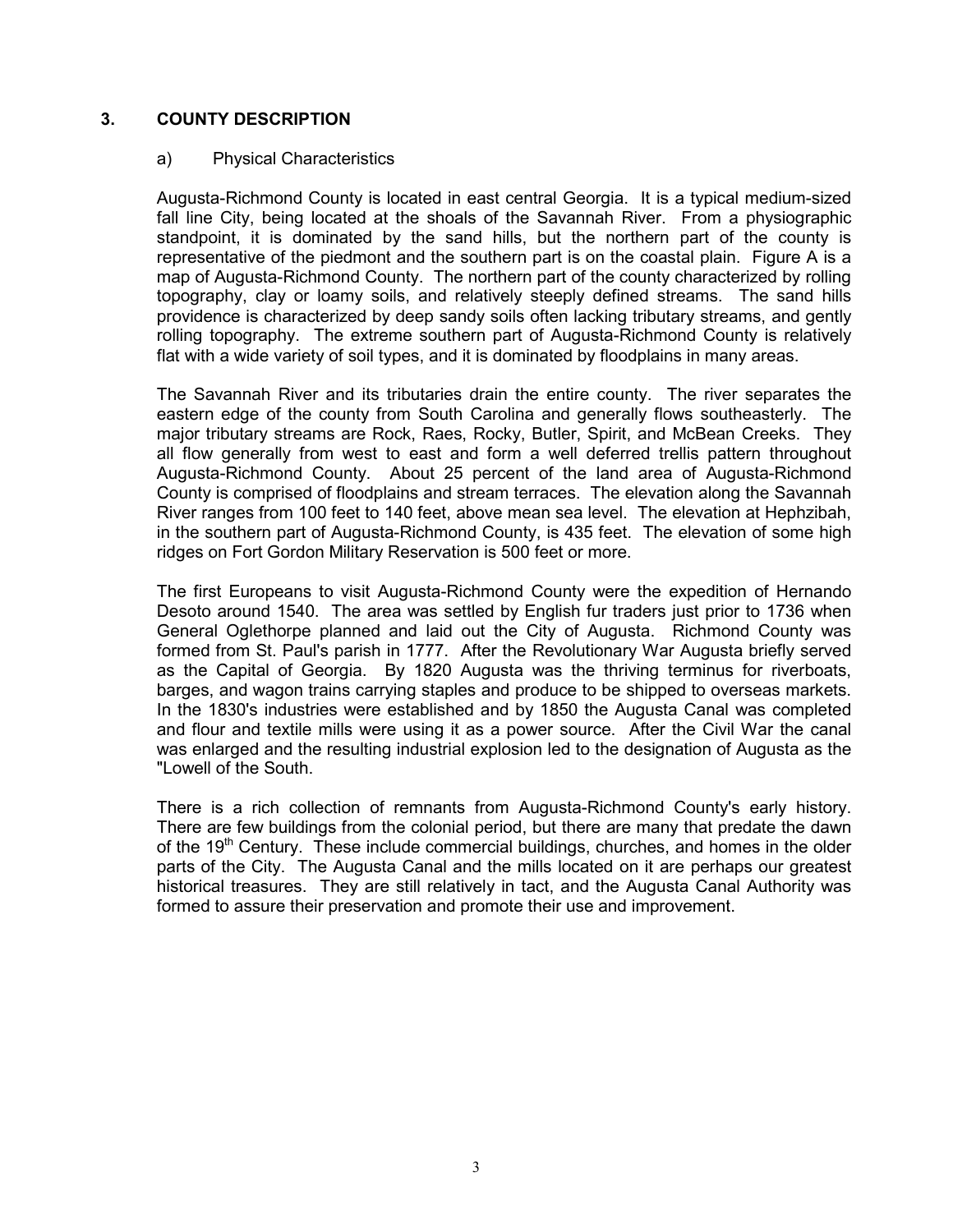FIGURE A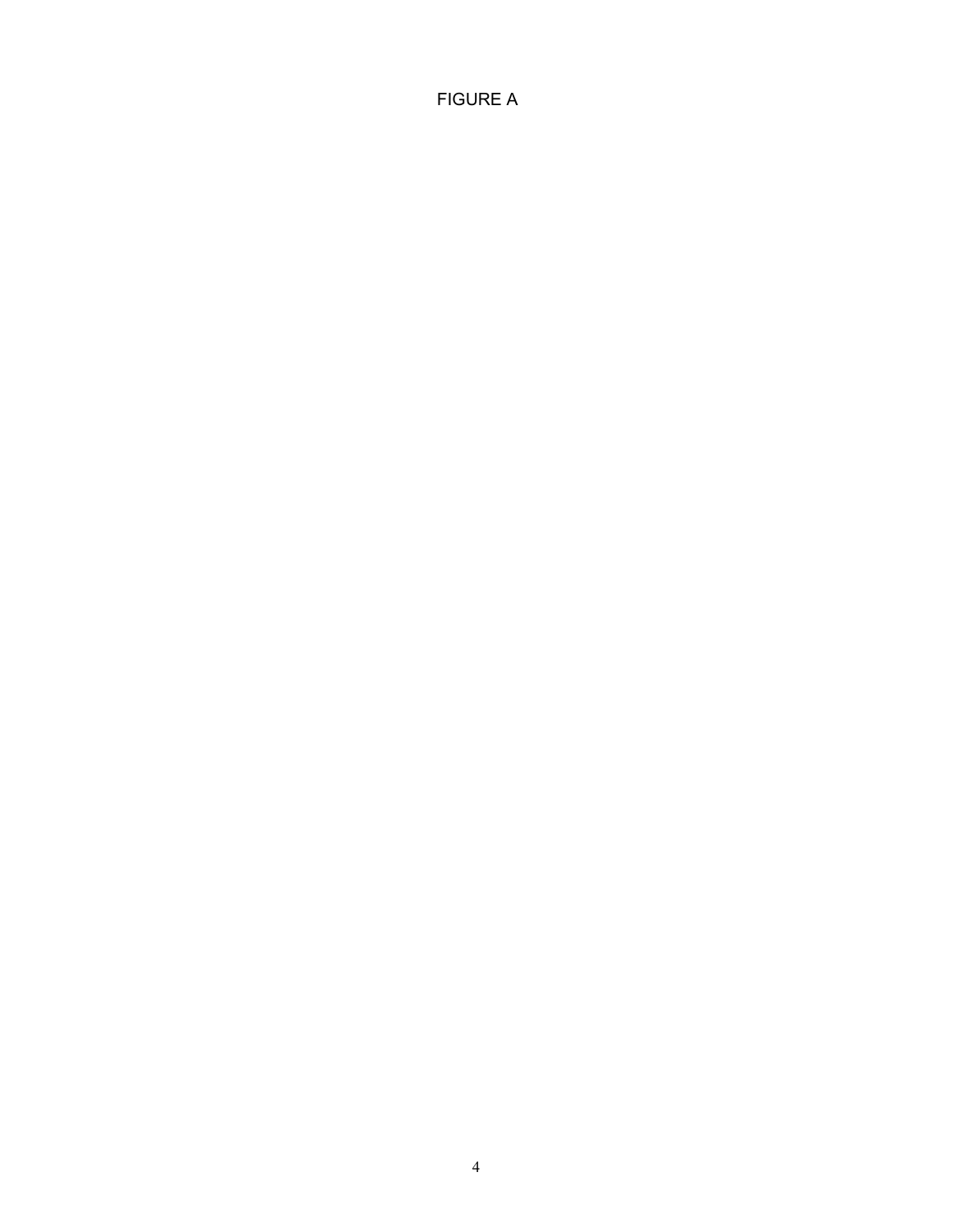The Savannah River and the Augusta Canal are Augusta-Richmond County's dominant recreational resources. The River that the Canal offer boating, fishing and other passive recreational opportunities. There are numerous access points and areas reserved or developed for use of the River and the Canal. The tributary creeks, however, are generally inaccessible, and there are few developed recreational areas on them. Fort Gordon offers some recreational opportunities to civilian and military residents of Augusta-Richmond County. There are also numerous city parks and three regional parks located within Augusta-Richmond County. The Phinizy Swamp is an 8,000 acre area east of downtown Augusta that offers numerous recreational opportunities for public and private use. Included within this area are the Phinizy Swamp WMA and the Phinizy Swamp Nature Park.

Because of Augusta-Richmond County's location, climate, and physiography it offers a unique natural environment, combining temperate seasonal weather, rolling topography, lush vegetation, and abundant surface water resources. Augusta began to grow as an urban area over a century ago, and during the 1940-1960 period it grew numerically by leaps and bounds. Until about the 1970's, however, land was used relatively conservatively, and the geographic size of the urban area changed slowly. After 1970, however, the area of Augusta-Richmond County has increased at an increasing rate, and this sprawling development threatens to overwhelm the natural environmental features that were the original attraction of the area.

Augusta-Richmond County consists of 210,029 acres, or 329 square miles. Included within these boundaries are the incorporated towns of Blythe and Hephzibah with 695 and 11,976 acres respectively. Both are located in the southwestern part of the county in what were formerly rural settings, and both have experienced growth of population and land development in recent years. Also is included is the Fort Gordon Military Reservation at 44,286 acres (within Augusta-Richmond County). Fort Gordon is the home of the Military Signal School and the Eisenhower Medical Center. The reservation is sparsely developed and much of it is available for limited public access and use. The remainder of the land area was formerly divided between the City of Augusta (13,108 acres) and the Unincorporated County (139,964) until they were consolidated in 1996.

Countywide, excluding Fort Gordon, it was estimated in 1992 that 14 percent of the land area was in residential use, 3 percent was in commercial use, 3 percent was in industrial use and 16 percent was in other developed uses. The remaining 70 percent was either in farming or forestry, or it was undeveloped. These numbers are currently being updated as part of the process of creating a new Comprehensive Plan that will be completed in 2003.

Arguably, there is a lot of land in recreational or conservation use in Augusta-Richmond County. The actual areas will be covered elsewhere in this Community Program, but if Fort Gordon is counted then the area is large. Lands owned by Augusta-Richmond County along the canal and riverfront, regional parks, and State owned lands would put the total between 48,000 and 50,000 acres, roughly 24 percent of the land area of Augusta-Richmond County. This acreage is misleading; however, because Fort Gordon offers only limited recreational opportunities and some of State-owned facilities also offer only limited opportunities. A more realistic percentage of the land within Augusta-Richmond County that is readily available for public recreation is 2 percent. The amount of land that is permanently protected for conservation is much less that 2 percent, as will be covered elsewhere in this Community Program.

Growth occurred in a rather compact form during the first 220 years of the City's existence, so the area occupied by the former City of Augusta and its environs is relatively densely developed, with the typical concentric pattern of central business district,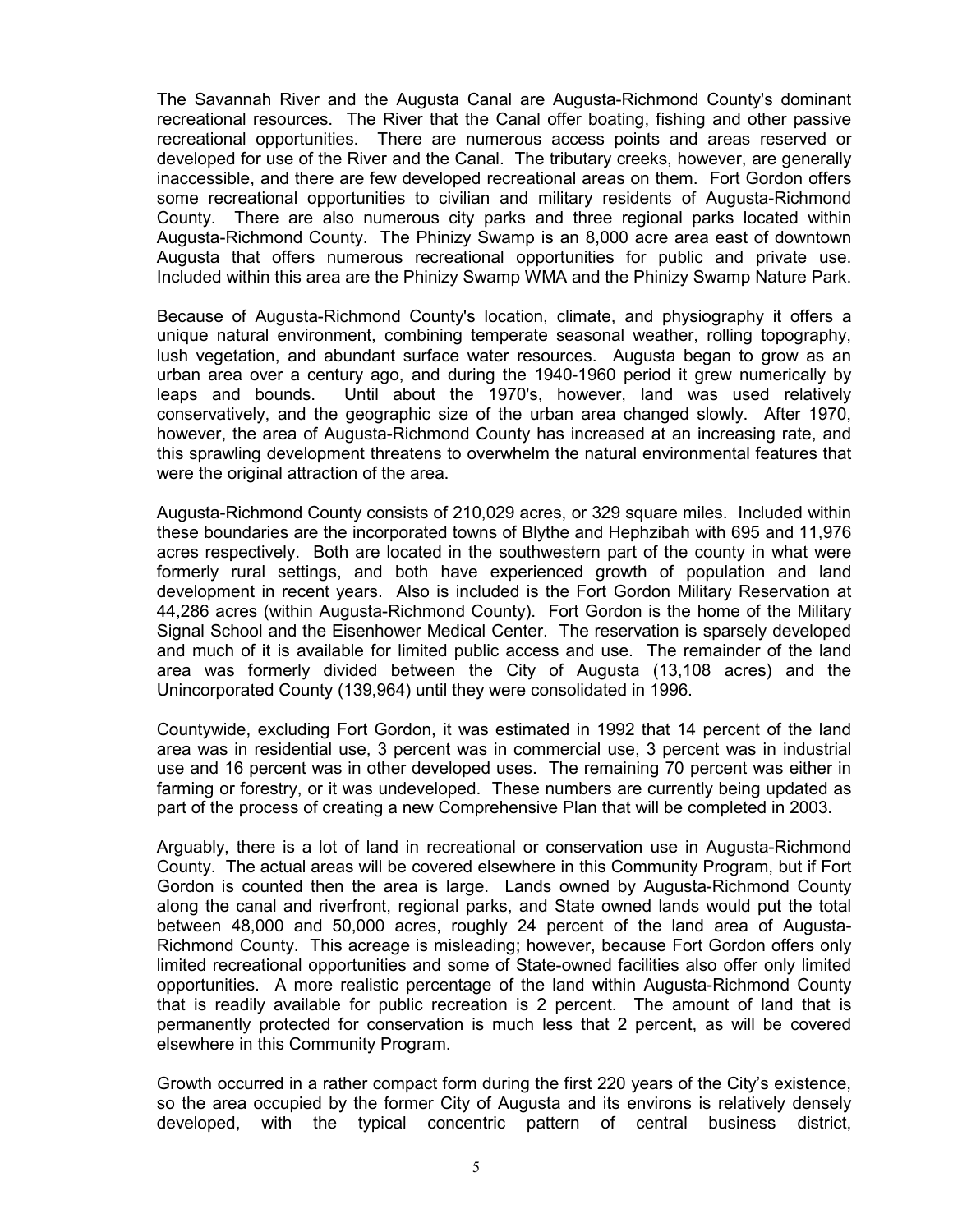manufacturing/warehouse district, and residential/commercial districts. There are two regional parks within this area and abundant open space along the river and the canal, most of which is owned by Augusta-Richmond County. After 1960, however, the nature of growth and development changed drastically. With increased ownership of automobiles came suburbanization and the density of development decreases as you move out from the former city. Unfortunately as this sprawling development has occurred, attention has not been given to preserving recreational opportunities and open space until recently.

#### b. Rapid Growth Areas

Overall, there have only been moderate increases in population, housing, and employment in Augusta-Richmond County as evidenced by the .05 percent annual rate of population increase over the 1990-2000 census period. There are, however, areas of significant growth as a result of redistribution from older areas to peripheral areas, resurrection of some inner city and downtown locations, and suburban developments related to infrastructure and highway improvements.

Beginning about 1970, the area between Butler Creek and Tobacco Road began to develop. There were several large subdivisions initiated that now contain over 1,000 homes. In the 1980's that area began to become saturated and the area south of Tobacco Road began to develop. Between 1980 and 1990, over 3,000 housing units were constructed in the area south of Tobacco Road in Richmond County, and the population increased 58 percent, almost twice the rate of increase of any other area. In 1995 it was estimated that there were 67,643 acres of undeveloped land in south Augusta-Richmond County. Accounting for floodplains, wetlands and other environmentally restrictive areas, that represented an estimated 76 percent of the remaining developable land in Richmond County. The current Comprehensive Plan, which is being updated, projects that south Richmond County will see an additional 2,900 acres developed between 1996 and 2015. Most of this development was projected to be residential, including 7,000 new homes.

A second relatively rapid growth area is known as Bel Air, which is located west of the Bobby Jones Expressway, north of the Gordon Highway, and south of Columbia County. Columbia County is one of the State's fastest growing counties, but that growth has only recently spilled over into the Bel Air area of Richmond County due to the lack of public sewerage. Between 1980 and 1990 the growth of population in Bel Air was 54 percent. During that period just under 1,000 housing units were constructed in Bel Air. That is almost half of all housing units that now exist in the area. It was projected that 2,652 acres would be developed between 1996 and 2015, most of it residential, accommodating 6,350 housing units.

There is also projected to be substantial commercial and professional development in the Bel Air area, especially at the new intersection of I-20 and Wheeler Road and along the newly constructed Dyess Parkway which connects I-20 and Fort Gordon. There are extensive development plans for these areas and it represents the last expanse of developable land remaining in Augusta-Richmond County with the exception of the area of south of Tobacco Road.

There are redevelopment activities in the inner city and downtown areas that are uplifting those areas, although they fall short of the numerous changes in the other fast growth areas. The state-supported Augusta Neighborhood Improvement Corporation and several faith-based non-profit groups have started to construct meaningful numbers of new homes in some of the dilapidated inner cities neighborhoods. Although they probably number less than 100 units collectively, they have been successful and the numbers should continue to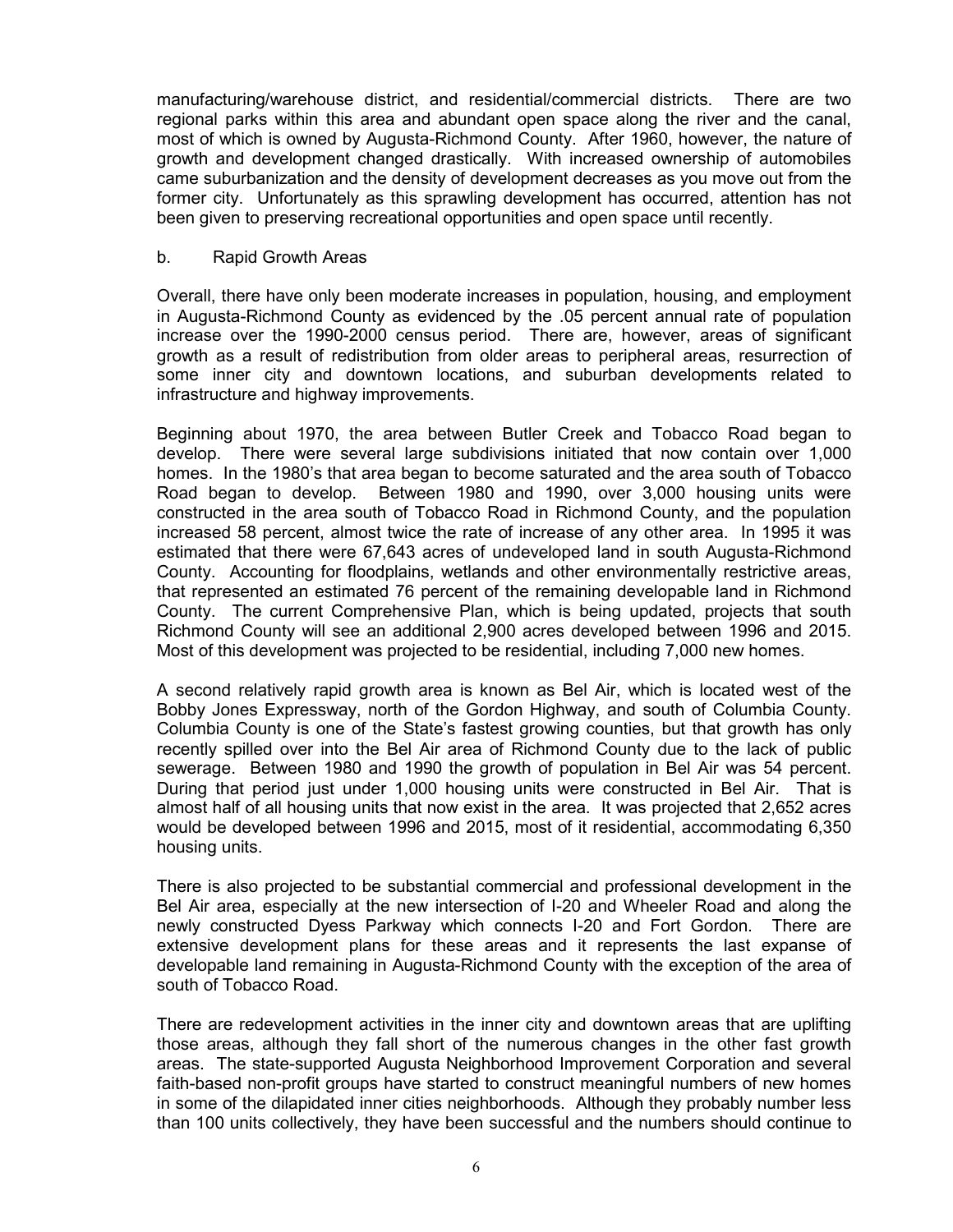climb. In the downtown area, housing has been built on the riverfront in various locations, and loft residential development in the CBD is probably the most popular new housing in Augusta-Richmond County. Several large abandoned buildings have been renovated for high-end housing and other projects are being planned.

c. Population

The following table summarizes the 2000 Census population of the various components of Richmond County:

| JURISDICTION*           | 2000 CENSUS | % COUNTY |
|-------------------------|-------------|----------|
| AUGUSTA-RICHMOND COUNTY | 199.775     | 100%     |
| <b>BI YTHE</b>          | 713         | $.3\%$   |
| <b>HEPHZIBAH</b>        | 3,880       | 1.9%     |

## d. Future Land Use Plan

The City of Augusta and unincorporated Richmond County adopted a joint Comprehensive Plan in 1992 to replace a plan that was woefully out of date and to conform to the Georgia Planning Act of 1989. As a result Augusta and Richmond County achieved status as Qualified Local Governments. In 1993 and 1994 the political climate changed and an effort to draft a new land use element was initiated. As a result Richmond County adopted a Comprehensive Land Use Plan in August 1995 which has served as a general long-term guide for development of the Unincorporated County. The future land use plan map is listed as Appendix E. After the completion of the 1992 Comprehensive Plan, the neighborhood plans for most of the former City's neighborhoods were updated. These neighborhood plans serve collectively as the guide to development in the former City.

\*Richmond County is a consolidated government which includes the former City of Augusta, former Unincorporated Richmond County, Fort Gordon, and the municipalities of Blythe and Hephzibah. Neither Blythe nor Hephzibah wish to participate in the Greenspace Program.

\_\_\_\_\_\_\_\_\_\_\_\_\_\_\_\_\_\_\_\_\_\_\_\_\_\_\_\_\_\_\_\_\_\_\_\_\_\_\_\_\_\_\_\_\_\_\_\_\_\_\_\_\_\_\_\_\_\_\_\_\_\_\_\_\_\_\_\_\_\_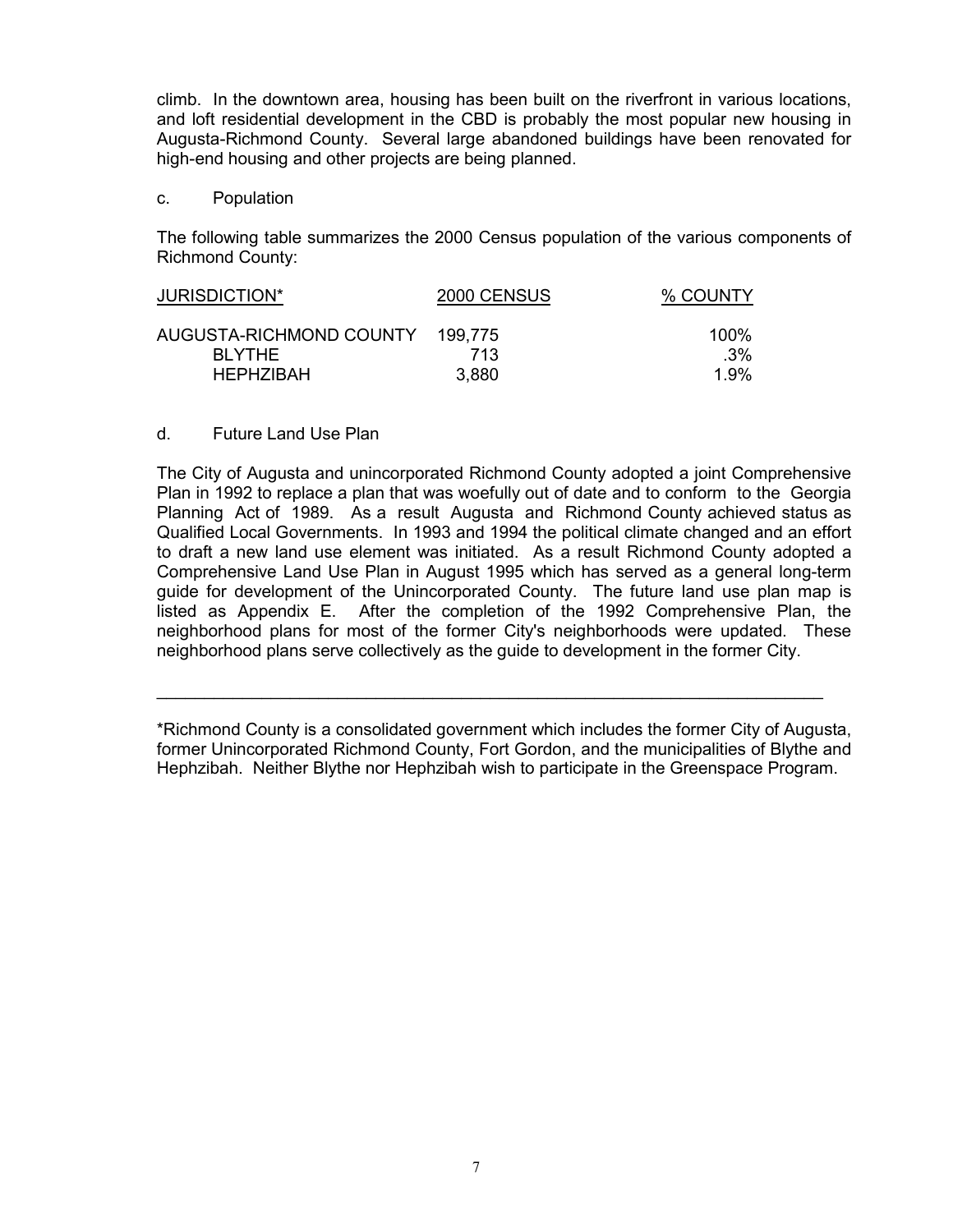In 1999 the Augusta-Richmond County Planning Commission initiated the process of updating the 1992 Comprehensive Plan. To date two series of ten public hearings have been held, and meetings with stakeholders have been held toward the development of the new Comprehensive Plan. The staff is now finalizing data collecting and policy development toward completion of the Plan in mid 2003.

The Neighborhood Plans for the former City all provide strategies for revitalization of depressed areas and encourage development programs to create new energy for those areas. The "Augusta 2000 City Center Master Plan" provides an aggressive plan for the downtown area to follow up on the \$25 million in improvements that have recently been made in that area. It is largely devoted to making downtown Augusta a tourist attraction and a local activity center.

The 1995 Comprehensive Plan for Unincorporated Richmond County was in many ways a turning point in local land use policy. It included many growth management-oriented initiatives that were somewhat radical in 1995, but most have been or are being implemented. It is anticipated that the new Comprehensive Plan when completed, will be heavily growth management-oriented, expanding on the policies of the 1995 plan.

The 1995 plan sought to slow the outward expansion of the urban area in several ways;

- $\Box$  It called for the rezoning of three large areas totaling 17,000 acres to a residential classification that does not permit manufactured homes. Manufactured homes are widely recognized as agents of sprawl;
- It called for preferential treatment for developers in infill areas relative to sewerage and other services;
- $\Box$  It called for higher density infill development ;
- It sought to limit commercial development to areas where it is already established and to nodes at major intersections;
- It called for industrial development to be limited to several planned areas, and it sought to limit all spot zoning; and
- It sought to limit the extension of utilities to those areas where substantial growth was planned.

The 1995 plan also made recommendations relative to environmental and recreational issues. Among them was essentially that many additional recreation areas are needed in a hierarchy ranging from small neighborhood parks to a few large passive recreational areas. The future land use map that was part of the Plan showed all of the areas proposed for greenspace in the Community Program as undeveloped land, but there were no specific recommendations made relative to Greenspace or conservation of open space. The new Comprehensive Plan, when completed, will be compatible with this Community Greenspace Program.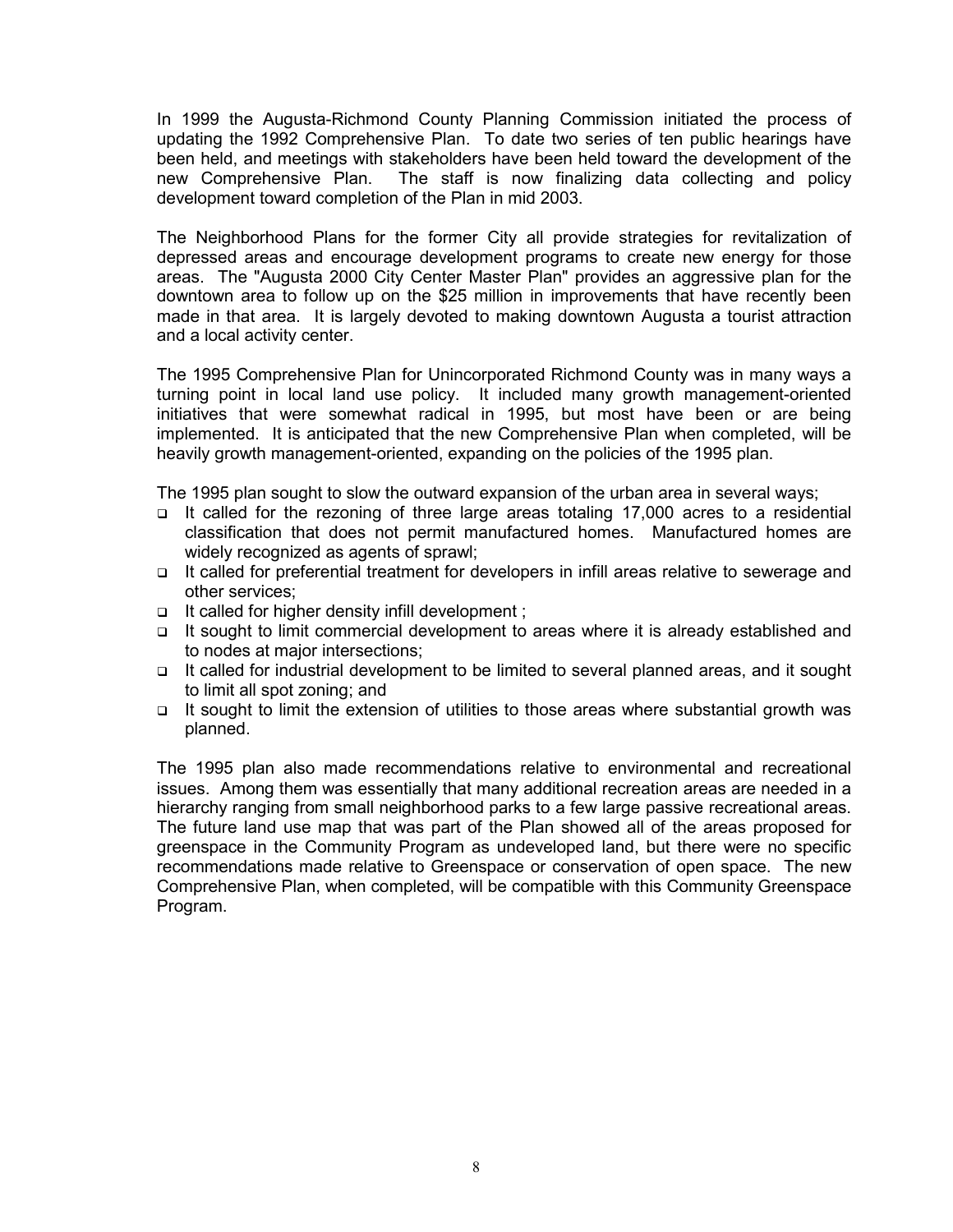# **4. STATEMENT OF VISION AND GOALS**

#### a. Required Statement.

Through the actions described in this program submittal, Augusta-Richmond County commits to promote the permanent protection of 33,269 acres of greenspace, which constitutes 20 percent of the geographic area of the County. Augusta-Richmond County proposes to achieve this goal by 2052.

#### b. Calculation

Following is a calculation of Augusta-Richmond County's Greenspace Goal:

| <b>FACTOR</b>              | <b>ACRES</b> |
|----------------------------|--------------|
|                            |              |
| <b>Total County Area</b>   | 210,632      |
| Less Fort Gordon           | 44,286       |
| Equals Base Acreage        | 166,346      |
| 20% of Base: County's Goal | 33,269       |

c. Proposed Areas for Greenspace Protection.

Augusta-Richmond County's vision for the Greenspace Program is that it will result in a community where developed areas are interspersed with permanently protected natural open spaces where many of the remaining significant natural areas have been protected, and where the Savannah River/Augusta Canal/Phinizy Swamp/Butler Creek form a seamless greenbelt with passive recreational/trail areas surrounding the heavily urbanized portion of the area. Appendix F is a map of Augusta-Richmond County that illustrates the areas where permanent protection has been achieved and where it is proposed.

The Savannah River frontage and the surrounding area are a world class natural resource owned primarily by the Augusta-Richmond County. In 2002 we began the process of permanently protecting the Riverfront properties by placing perpetual conservation easements over the northernmost 225 acres. During the next few years the rest of the Riverfront (that has not been developed) will be scrutinized for the possibility of permanent protection. The lands around the River, including the Levee south of downtown area are proposed for possible future protection. The portion of the Riverfront above downtown is traversed by a pedestrian/bike trail that we would eventually link to the Lock and Dam Park south of the downtown area and the Phinizy Swamp Nature Park, a distance of 20 miles. This trail system is planned to link to Columbia County's system (6 miles) and North Augusta, South Carolina's system (6 miles).

In addition to placing easements over land that is owned by Augusta-Richmond County, easements may be purchased, or fee simple ownership may be purchased for lands that are adjacent to the River. Land purchases would only occur when it is necessary to prevent development of riverfront or surrounding purposes. For the purpose of this Community Program the Augusta Canal will be considered as part of the City's Riverfront Lands. It lies parallel to the river above Augusta. In the downtown area it is an engineered structure that would not qualify as Greenspace under the Program definition. The properties to be protected that are located on or adjacent to the Savannah River and the Augusta Canal are a mixture of floodplains and other lands that would serve as a river buffer. Included would be numerous scenic vistas, river and canal access points, historic resources, pedestrian trails, and passive recreational areas.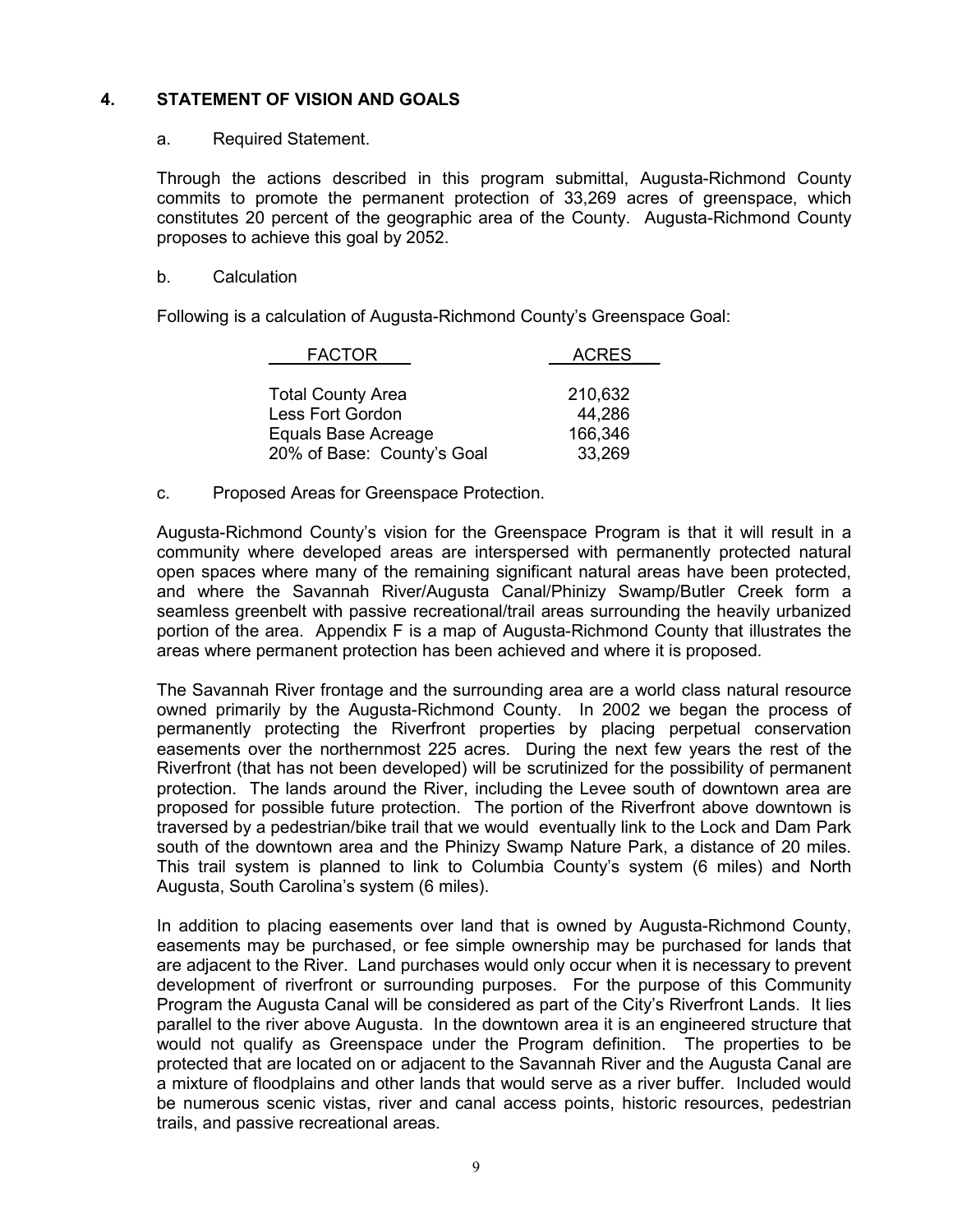The Phinizy Swamp is an area of approximately 8,000 acres that occupies the eastern portion of Augusta-Richmond County. It is a landform created by the changing path of the Savannah River over time. Some of it is farmed, some of it has been (or is being) mined, and most of it has been timbered. An expressway crosses it and it is surrounded on two sides by industry and on one side by the Savannah River. Within the area, however, is a system of natural areas that is unique and wonderful. The Phinizy Swamp includes several large properties that we will seek to permanently protect. Most of it is within the floodplain of the Savannah River or its tributary streams. Some of the lands to be protected within the Phinizy Swamp are owned by Governments – Augusta-Richmond County and the State of Georgia - and we will continue to pursue easements over those areas. We will also pursue easements over privately owned properties but if necessary to prevent development of inappropriate properties then we will purchase properties fee simple.

Butler Creek traverses Augusta-Richmond County from west to east as a major tributary of the Savannah River. We have aggressively pursued easements and fee simple ownership of this floodplain and buffer area as the first priority of the Greenspace Program. This pursuit will continue until we have completed a greenbelt from Fort Gordon on the west to the Phinizy Swamp on the east. Our first choice is to achieve protection through easements, but the experience thus far is that fee simple purchase is the landowner's preference.

Raes Creek is predominantly a piedmont stream, and the lands surrounding the lower portion are heavily urbanized. Ideally we would protect the remaining floodplain and natural buffer areas but the cost of land and easements in this area has proven to be prohibitive. If the opportunities present themselves to reasonably protect such lands then they will be seized. We may also use Greenspace funds, if appropriate, to participate in the purchase of repetitive flood loss properties along Rae's Creek. The upper reaches of Rae's Creek lie within the Bel Air area, which has been documented as a fast growing area. The area around the Creek is relatively undeveloped and we will attempt to protect this area by easements and fee simple ownership.

The other main tributary streams in Augusta-Richmond County are Rock, Rocky, Spirit and McBean. We will accept donations of easements or property on any of these streams, or their minor tributaries where there are significant environmental resources or where there is an opportunity to achieve some sort of connectivity with other resources or public area in the future. We may consider purchasing land or easements in these areas if the environmental quality is significant enough to merit expenditures of Greenspace or other funds.

The following table illustrates the estimated acreage by land type that we purpose to protect to achieve the 20 percent goal and the vision that has been expressed. It must be pointed out that our program is oriented toward river and stream floodplain and buffers, but within those areas that will be protected are numerous stream access points, corridors for pedestrian trails or wildlife movement, scenic vistas, steep slopes, wetlands, erodable soils, passive recreational areas and possibly commercial forest lands.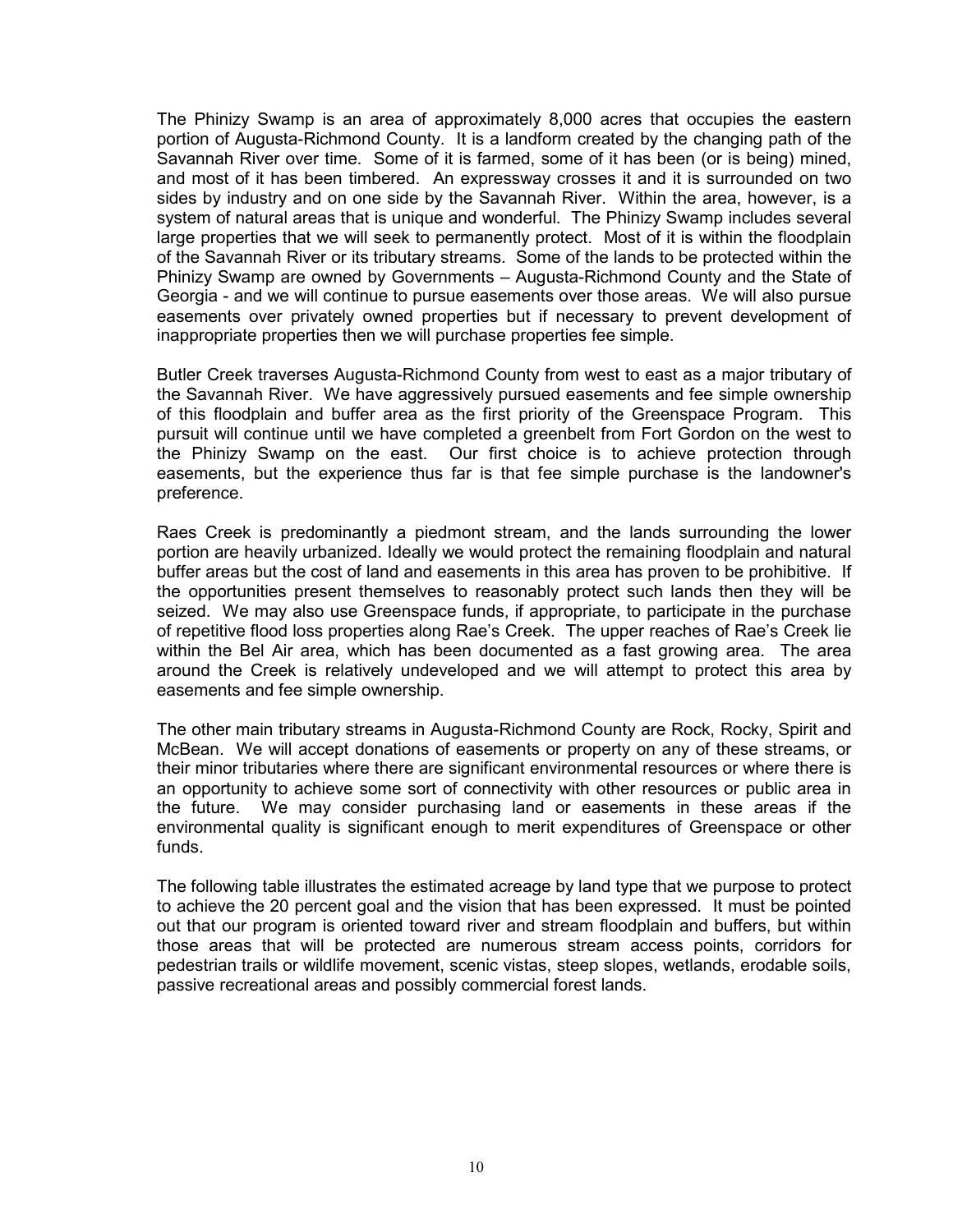# LANDS TO RECEIVE PERMANENT PROTECTION

| <b>LAND TYPE</b>                     | <b>ACRES</b> |                   | STATUTORY GOALS TOOLS FOR PROTECTION                                                       |
|--------------------------------------|--------------|-------------------|--------------------------------------------------------------------------------------------|
| Floodplain (100 yr.)                 | 20,000       | $A-B-C-D-E-F-G-H$ | • Conservation Easement<br>• Permanent Restrictive<br>Covenant<br>• Fee Simple Acquisition |
| Other River/Stream<br><b>Buffers</b> | 13,269       | $A-C-D-E-F-G-H$   | • Conservation Easement<br>• Permanent Restrictive<br>Covenant<br>• Fee Simple Acquisition |
| <b>TOTAL</b>                         | 33,269       |                   |                                                                                            |

#### **5. EXISTING TOOLS**

#### a. Listing of Tools.

Augusta-Richmond County has an aggressive Greenspace Program directed by the Augusta-Richmond County Planning Commission. The purpose of the program is to permanently protect as much land as possible in a manner consistent with the Community Greenspace Program. Augusta-Richmond County has utilized local funds to contract with a local land trust to market the program and to do the negotiations for the acquisitions, whether easements or fee simple purchases. We have overcome some initial problems and we are steadily progressing toward our goals. It is anticipated that the relationship with the Land Trust will continue as long as funding is available.

Augusta-Richmond County is assessing all of the properties it owns to determine whether permanent protection is warranted and possible. While many locations are being debated we have already placed easements over a substantial number of acres, and we will continue to do so in the priority areas.

Augusta-Richmond County accepts donations of properties that warrant acquisition based on a rating scheme that is included as Figure B. It was necessary to develop this rating process because there were numerous efforts to dedicate small unconnected undevelopable properties to Augusta-Richmond County that would have collectively become maintenance and enforcement nightmares.

Another tool that is being used to pursue the goals of the Greenspace Program is the community outreach effort which is the responsibility of the Central Savannah River Land Trust as part of their contract with Augusta-Richmond County. The Land Trust has published and circulated high quality brochures advocating the dedication of conservation easements, and they speak to individual and civic groups in an effort to promote permanent protection of greenspace. They have held a symposium of conservation easements and will continue to promote the program.

There are numerous tools that temporarily protect lands described in the Greenspace Program. Many of these tools will permanently protect greenspace as long as they are in effect, although the fail to meet the statutory definition of permanent protection. The current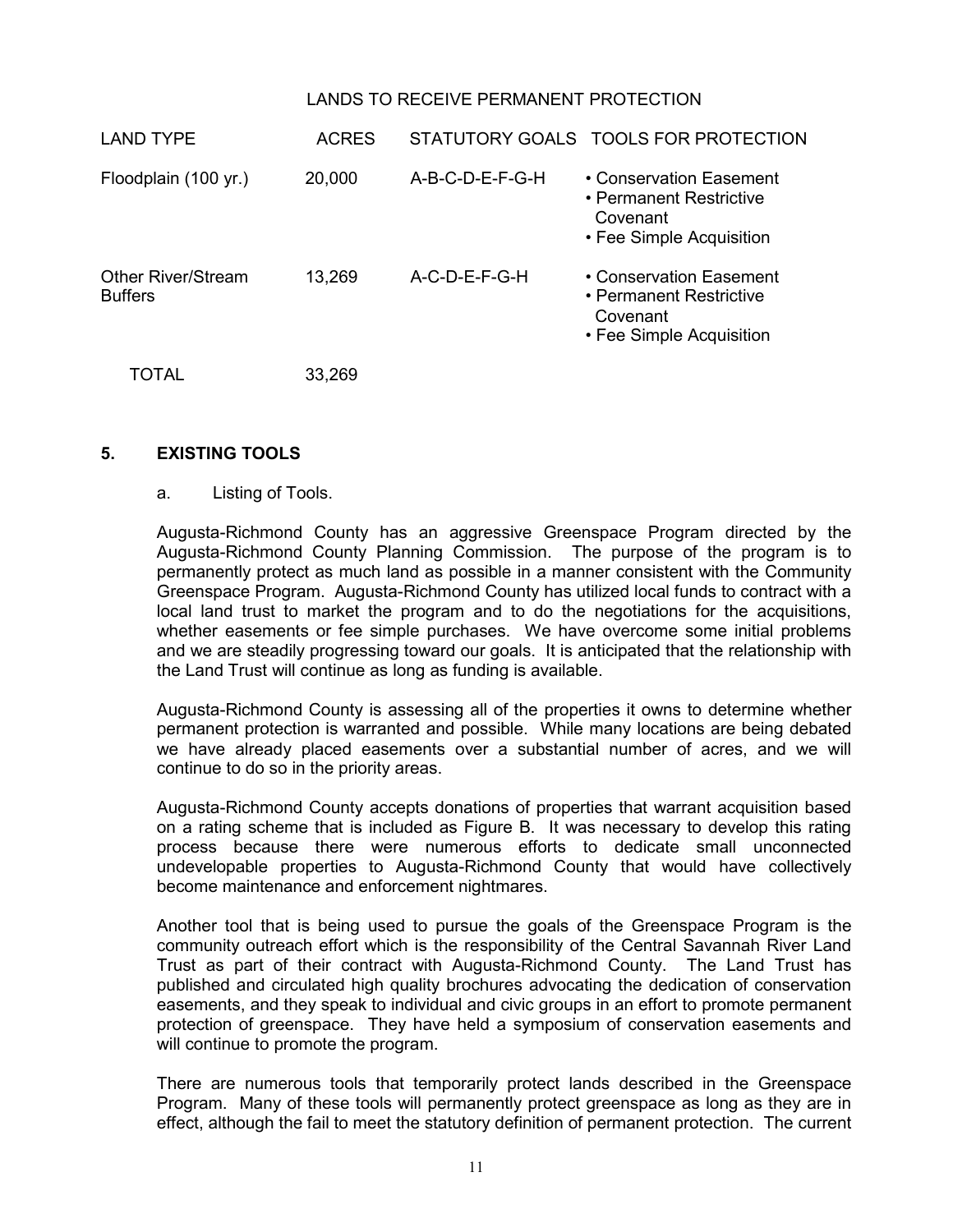Zoning Ordinance utilizes prescriptive zoning as a basis for regulating land use. It currently includes several provisions that further the protection of Greenspace. One such provision is the Planned Unit Development (PUD) Section of the Ordinance that allows flexibility, including mixture of land uses, within a development in exchange for at least 25 percent open space. A second provision of the Zoning Ordinance is similar to the PUD section except that it does not permit non-residential land use. This section, classified as R-1E, promotes flexibility in mixture of housing types and densities in exchange for 25 percent open space. It has proven to be much more popular than PUD. The Zoning Ordinance also provides overlay zoning over the lands surrounding the Savannah River. This overlay zone does not include a specific greenspace set aside, but it sets standards for development and limits land uses along the River.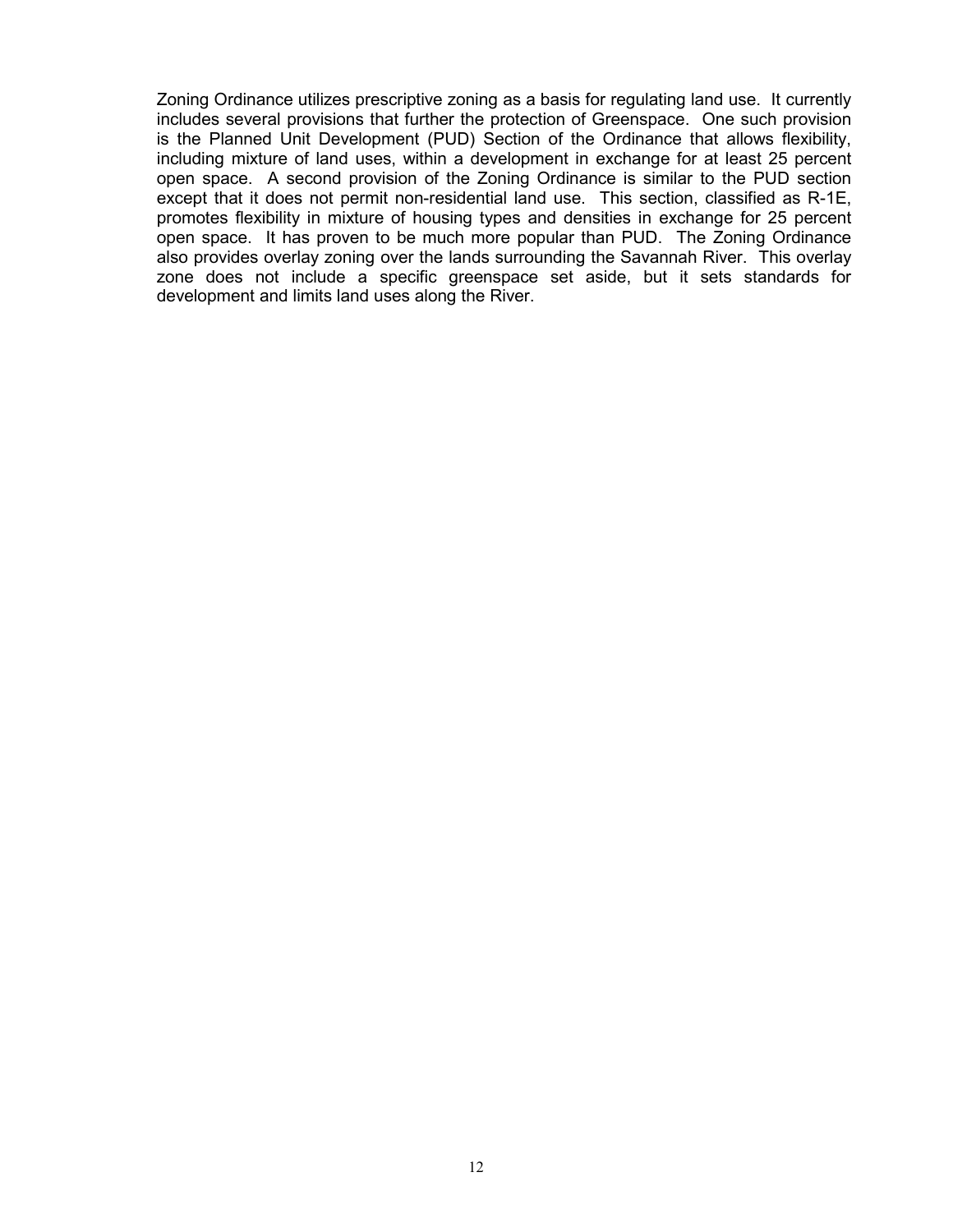FIGURE B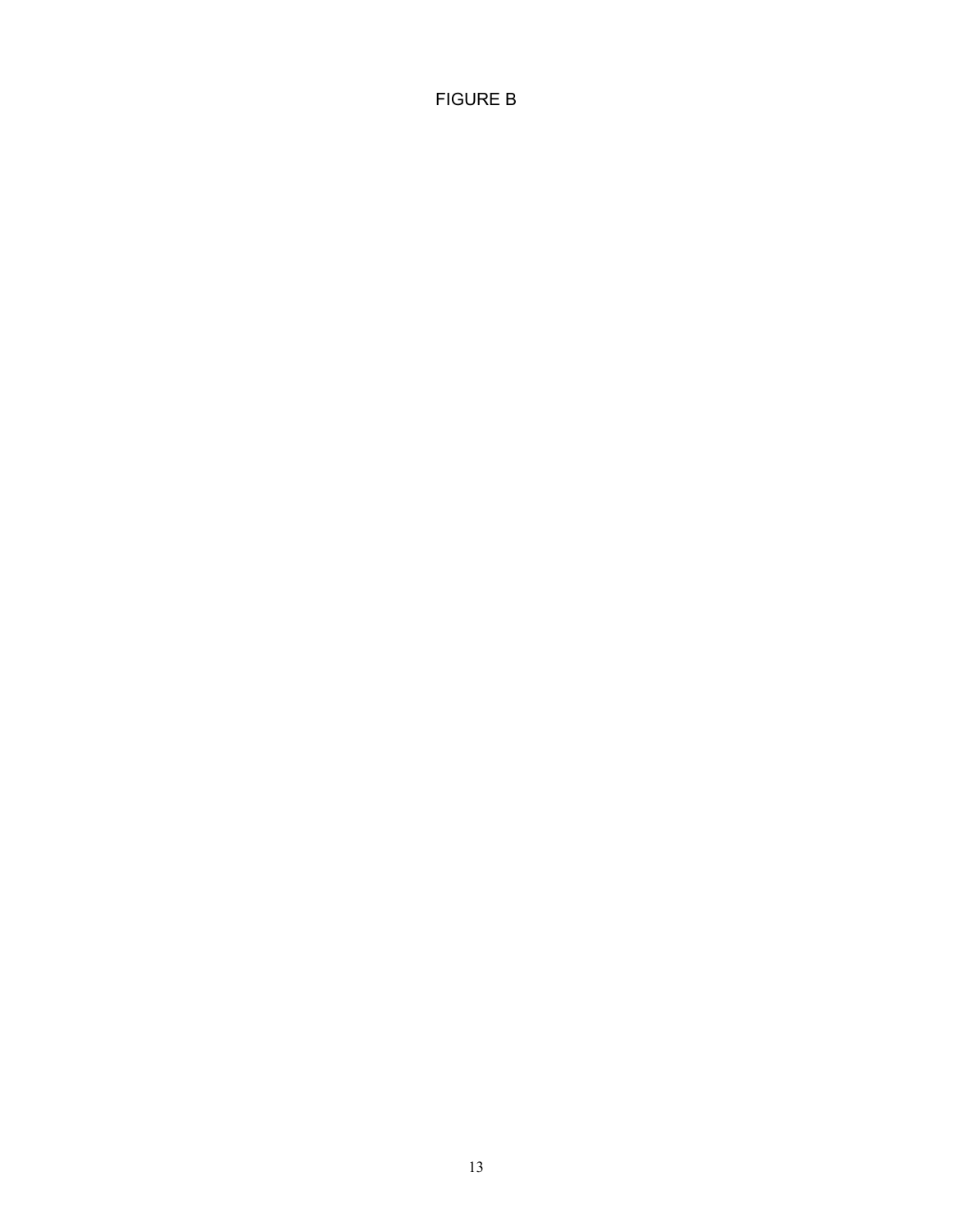Several ordinances and amendments to existing ordinances were added in response to the Title V Environmental Planning Criteria included in the Georgia Planning Act, which will have an impact on future greenspace. They include the following:

- Groundwater Recharge Area Protection Ordinance set new minimum lot area standards for areas where public sewer is not present, thus promoting development in presently sewered areas and discouraging development where sewer is not present.
- Savannah River Corridor Protection District an amendment to the Comprehensive Zoning Ordinance, which preserved a 100 foot natural, buffer along the Savannah River.
- Water Supply Watershed Ordinance provided for additional land use regulation within area above the City's raw water intake on the Savannah River. This Ordinance will be expanded in 2003 to cover the area above Fort Gordon's intake per agreement with DCA. This will require a buffer and limit development in the upper part of the Butler Creek Watershed.
- Amendments to the Site Plan Regulations and the Subdivision Regulations requiring proof of federal approval to impact wetlands shown on the National Wetland Inventory Map. This assures the protection of such wetland areas consistent with Federal regulations.

Augusta's Flood Damage Prevention Ordinance was recently amended to make it very difficult to develop property lying within the 100-year floodplains, thereby temporarily protecting this area as Greenspace. Among provisions of the new ordinance are:

- Limitations on grading in floodplain, no fill to be brought into floodplain;
- Lower half of floodway fringe to be treated like floodway;
- □ Limitation beyond FEMA standard regarding how no rise certification may be done; and
- □ Three foot freeboard for finished floors within the 100-year floodplain.

This strengthening of the Flood Ordinance has impacted greenspace in two ways. First, it has meant that some properties cannot be developed. Second, it should encourage the owners of those properties to consider granting easements to permanently protect their greenspace or to gift it to the City or another conservation group. It is estimated that 18 percent of the land area of Augusta (excluding Fort Gordon) lies within 100-year floodplains. Appendix G includes attachments of the pertinent section of the Flood Ordinance, Zoning Ordinance, and other Ordinances.

A 1540 acre tract owned by the Georgia Department of Transportation and leased for 50 years to the Georgia Department of Natural Resources to manage and operate as a wildlife management area constitutes greenspace that is temporarily protected. This tract is in the heart of the Phinizy Swamp area. It was acquired by DOT to mitigate the impact on wetlands of the Bobby Jones Expressway. DOT pledged to attach restrictive covenants to the property as permanent protection but they have not done so to date. Augusta-Richmond County will work with both parties to assure that permanent protection is achieved.

As stated previously, Augusta-Richmond County is in the process of amending the current Comprehensive Plan, which does not specifically provide for the Community Greenspace Program, although the future land use plan does show the priority greenspace areas as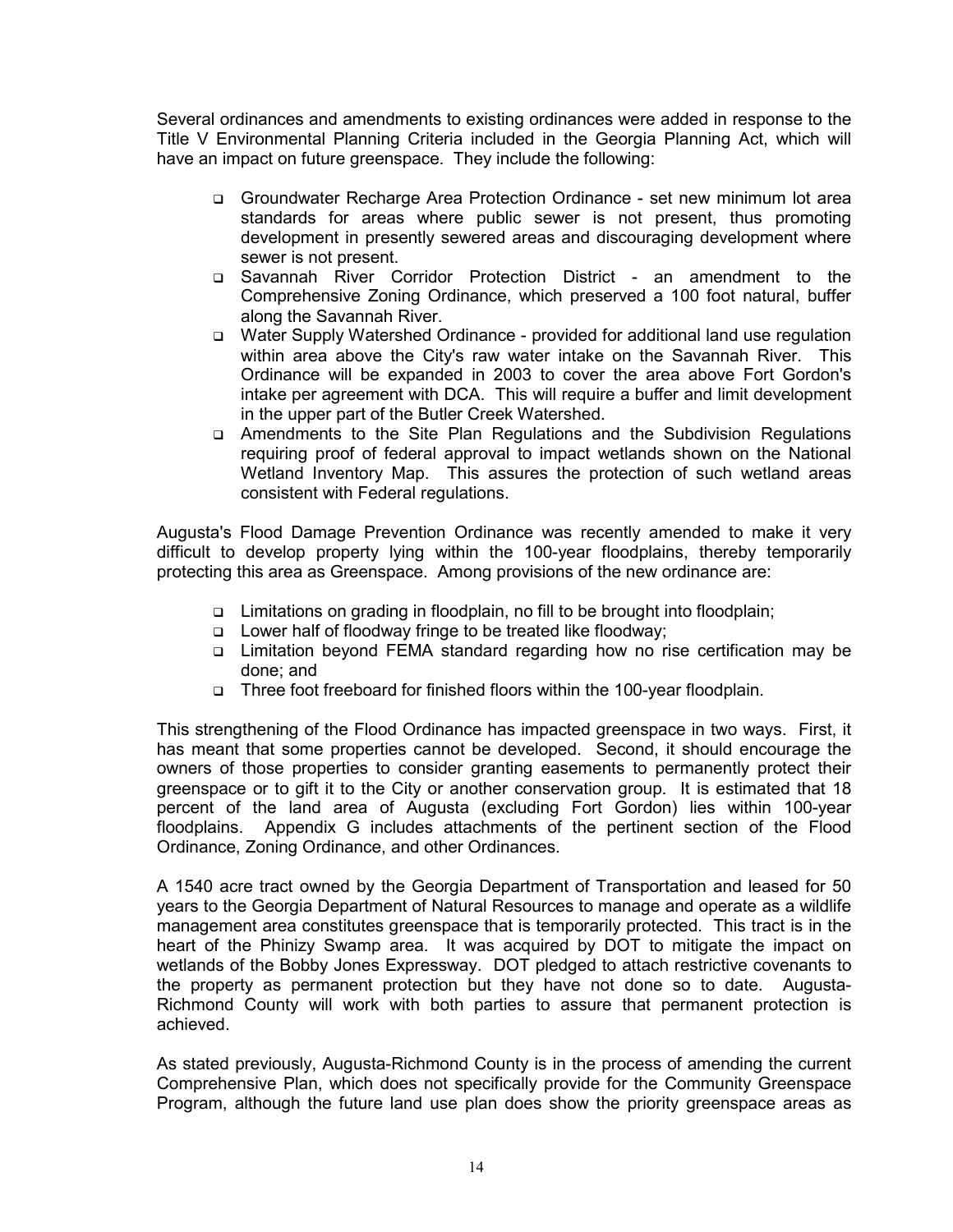undeveloped land. A new Comprehensive Plan, which is consistent with the Community Greenspace Program, will be adopted no later than December, 2003.

b. Required Statement

Augusta-Richmond County hereby commits to use existing tools described in this Community Greenspace Program to give permanent protection to greenspace within its jurisdictional boundaries to the best of its ability.

c. Required Table

The following properties have been permanently protected as greenspace:

| <b>PROPERTY</b>                    | <b>OWNERSHIP</b> | <b>ACREAGE</b> | <b>PUBLIC</b><br><b>ACCESS</b> |
|------------------------------------|------------------|----------------|--------------------------------|
| <b>Phinizy Swamp Nature Park</b>   | City of Augusta  | 234,0          | Yes                            |
| Butler Creek - Boy Scout Tract     | City of Augusta  | 75.0           | Yes                            |
| Butler Creek - Parham Tract        | City of Augusta  | 3.5            | Yes                            |
| Butler Creek - Sibley Tract        | City of Augusta  | 50.0           | Yes                            |
| Butler Creek - Spence Tract        | City of Augusta  | 25.5           | Yes                            |
| Spirit Creek - S Specialties Tract | City of Augusta  | 36.0           | Yes                            |
| Savannah River/Augusta Canal       | City of Augusta  | 215.0          | Yes                            |
| Savannah River Islands             | City of Augusta  | 10.0           | Yes                            |
|                                    | TOTAL            | 649.0          |                                |

#### d. Publicly Owned but Unprotected Greenspace

There are several large tracts that are publicly owned by various bodies that are not currently permanently protected that we are working on to achieve permanent protection. Preceding the required table is some explanation that is necessary. The first tract is the 1540 acre tract owned by the Georgia Department of Transportation and leased to the Georgia Department of Natural Resources via a 50 year management agreement. DOT agreed to put restrictive covenants over the property to mitigate the impact of Bobby Jones Expressway, but never did. We will continue to pursue the protection of this tract, which is in the heart of the Phinizy Swamp, but no commitment can be made that it will happen.

The second large tract is the 570 acre "Spirit Creek Educational Forest" owned by the Georgia Forestry Commission. There are apparently statutory reasons that the Forestry Commission cannot "permanently" entail properties that it owns. We are working with them and DNR to solve this problem, but once again, no commitment can be made.

Augusta-Richmond County owns 479 acres, more or less, located between downtown Augusta and the New Savannah Lock and Dam. Some of this tract would not qualify due to the existing land use, and some of it maybe needed for future development. The City will evaluate the tract in 2003 and if enough of it appears to warrant permanent protection, then surveys or GPS based mapping will be initiated. There are currently no known plats or surveys of these properties.

The City owns almost 1,500 acres on the Savannah River near the New Savannah Lock and Dam in the Phinizy Swamp area that will be considered for permanent protection. It includes approximately 650 acres used and proposed for sewerage treatment facilities and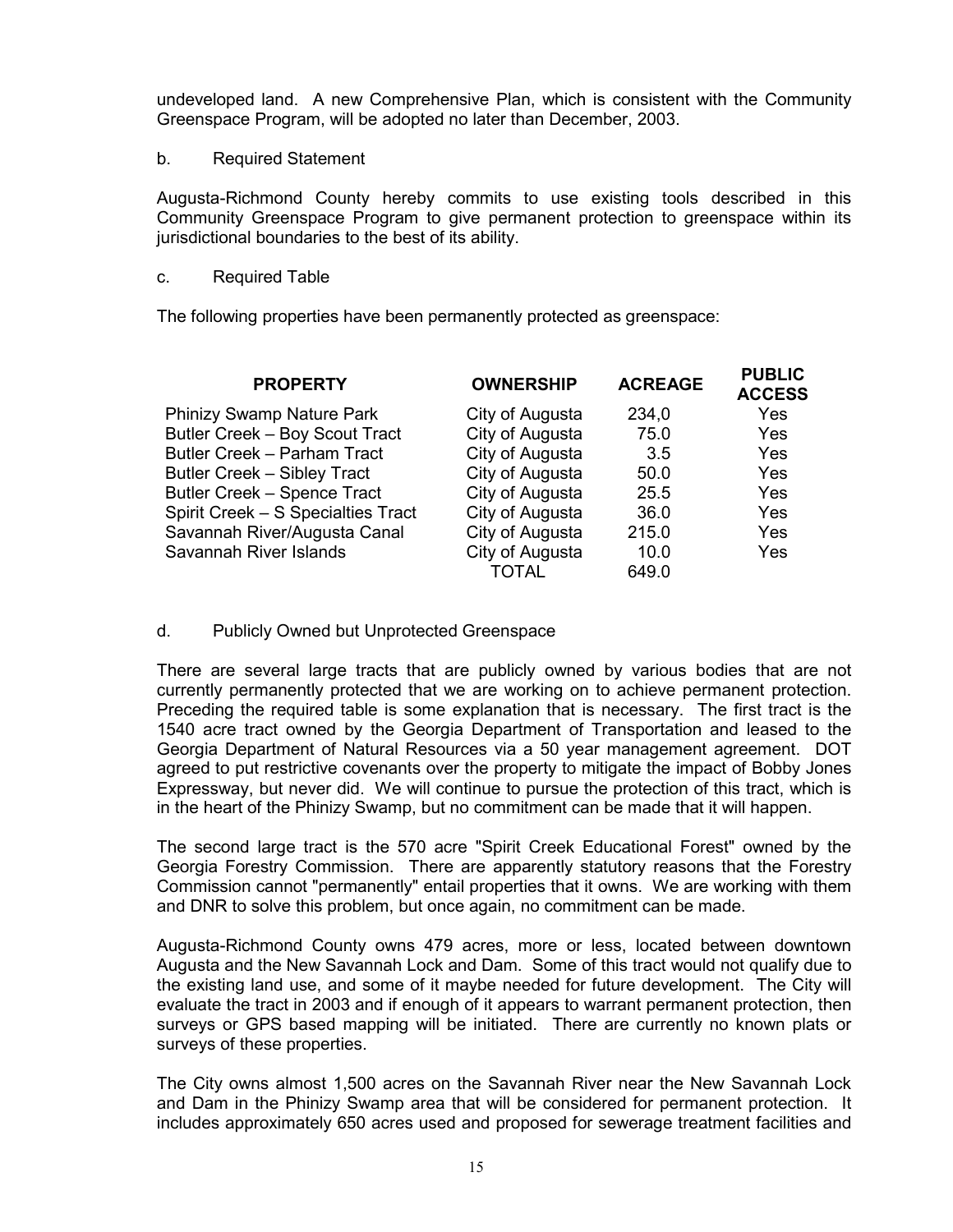234 acres included in the Phinizy Swamp Nature Park. Of the remaining 616 acres, most can probably be protected, but surveys or GPS based mapping must be done to delineate the eligible area as there are no current plats or surveys. These studies will be initiated in 2003. The actual amount to be protected cannot be determined without the geographic information.

There are other tracts owned by Augusta-Richmond County that could be converted to greenspace. These properties are being investigated to determine whether permanent protection would be appropriate, and some will be protected. A commitment cannot be made at this time to protect all of them because the information necessary to make those decisions is lacking.

| <b>Facility Name</b>          | Ownership         | Acreage | Date to<br>Achieve<br>Protection | <b>Public</b><br>Access |
|-------------------------------|-------------------|---------|----------------------------------|-------------------------|
| Phinizy Swamp WMA             | <b>GDOT</b>       | 1,540   | 2052                             | Yes                     |
| <b>Spirit Creek Forest</b>    | GA Forestry Comm. | 570     | 2052                             | Yes                     |
| River/Levee                   | Augusta-Richmond  | 479     | 2052                             | Yes                     |
| <b>River/Phinizy Swamp</b>    | Augusta-Richmond  | 616     | 2052                             | Some                    |
| Gordon Hwy. Ponds             | Augusta-Richmond  | 35      | 2003                             | Yes                     |
| Boy Scout Pond ET AL          | Augusta-Richmond  | 35      | 2004                             | Yes                     |
| <b>Skinner Mill Retention</b> | Augusta-Richmond  | 28      | 2004                             | No.                     |
| <b>Butler Creek/Woodlake</b>  | Augusta-Richmond  | 50      | 2003                             | <b>No</b>               |
|                               | TOTAL             | 3.353   |                                  |                         |

# PUBLICY OWNED GREENSPACE TO RECEIVE PERMANENT PROTECTION

#### e. Land in Private Ownership to be Permanently Protected

The remainder of the goal (aside from c and d) to protect 33,269 acres by 2052 will be achieved as a result of Augusta-Richmond County accepting and purchasing conservation easements and fee simple ownership of private properties, and restrictive covenants or conservation easements placed on private property as a result of private initiative or in response to land development ordinances. The following table projects the amount of land currently in private ownership that Augusta-Richmond County will protect.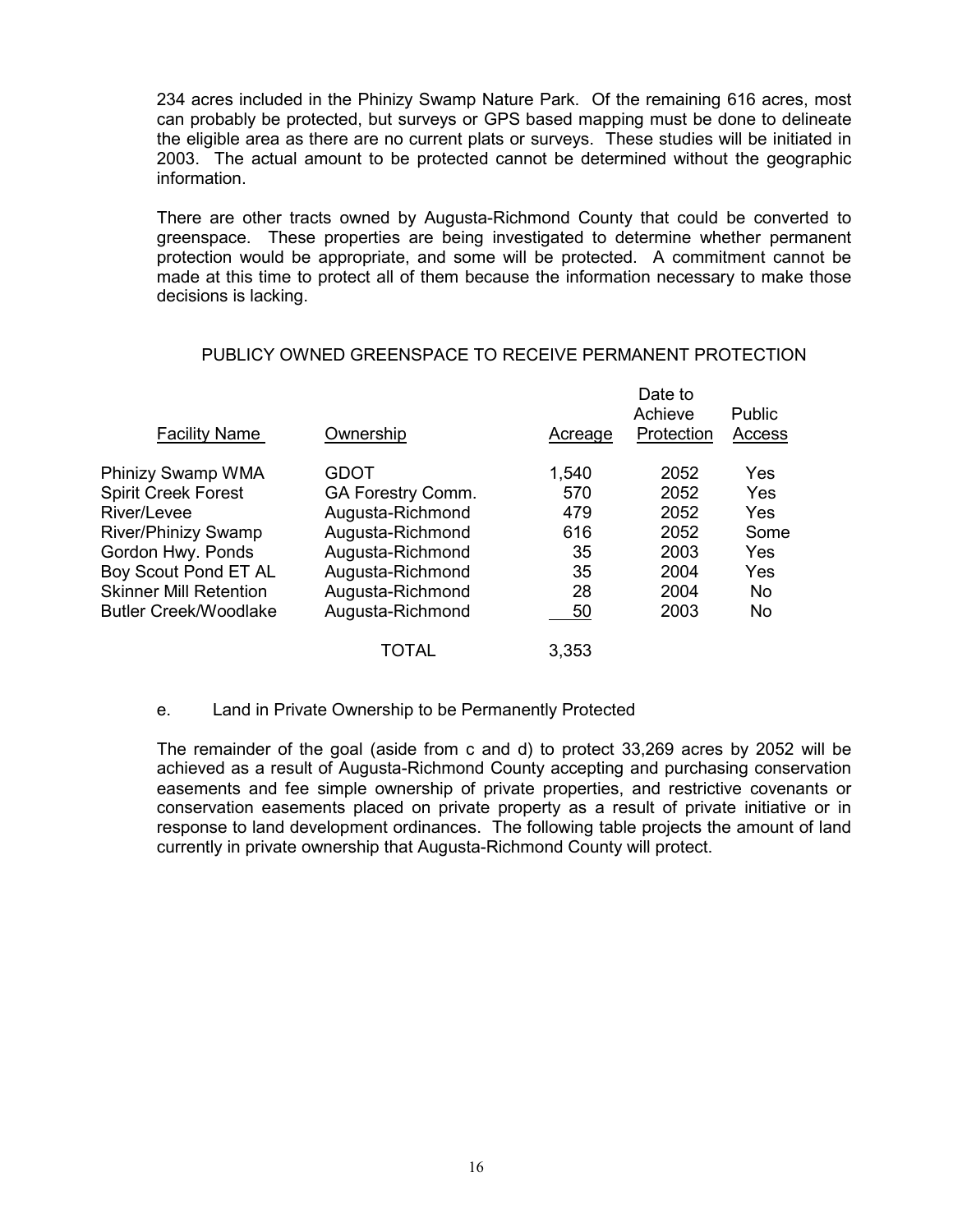# PRIVATE LAND TO BE PROTECTED

|                                  | Estimated<br>Acreage | Protection*<br><b>Methods</b> | Juris-<br>diction | Date to<br>Achieve |
|----------------------------------|----------------------|-------------------------------|-------------------|--------------------|
| 100-Year Floodplain              | 15,000               | 1, 2, 3, 4                    | $A - RC$          | 2052               |
| Floodplain (>100 Year)           | 5,266                | 1, 2, 3, 4                    | $A - RC$          | 2052               |
| Other River & Stream Buffer      | 3,000                | 1, 2, 3, 4                    | $A - RC$          | 2052               |
| Non Riparian Wetlands            | 2,000                | 1, 2, 3, 4                    | $A - RC$          | 2052               |
| Groundwater Recharge Areas 2,000 |                      | 1, 2, 3, 4                    | $A - RC$          | 2052               |
| <b>Commercial Forest Lands</b>   | 2,000                | 1, 2, 3, 4                    | $A - RC$          | 2052               |
| TOTAL                            | 29,266               |                               |                   |                    |

f. Summary of c, d, and e

The following table summarizes the current and proposed protection methods and acreage from subparagraphs c, d, and e:

#### Type of Permanent Protection

| Current<br>Ownership                          | Existing<br>Permanent | Currently<br>Designated<br>for Permanent | Proposed<br>For<br>Permanent | Total<br>Acreage         | $%$ of<br>County |  |
|-----------------------------------------------|-----------------------|------------------------------------------|------------------------------|--------------------------|------------------|--|
| Federal<br><b>State</b><br>Local<br>Private** | 649                   | -<br>200***                              | 2,110<br>1,244<br>29,066     | 2,110<br>1,893<br>29,266 | 1%<br>1%<br>18%  |  |
| <b>TOTAL</b>                                  | 649                   | 200                                      | 32,420                       | 33,269                   | 20%              |  |

\*Methods are:

1) fee simple acquisition 2) conservation easement acquisition 3) restrictive covenant

\_\_\_\_\_\_\_\_\_\_\_\_\_\_\_\_\_\_\_\_\_\_\_\_\_\_\_\_\_\_\_\_\_\_\_\_\_\_\_\_\_\_\_\_\_\_\_\_\_\_\_\_\_\_\_\_\_\_\_\_\_\_\_\_\_\_\_\_\_\_

4) negotiated or privately initiated easements/covenants

\*\*This includes land now in private ownership that may be purchased by Augusta-Richmond County as part of the Greenspace Program.

\*\*\*Tracts in priority area of Butler Creek.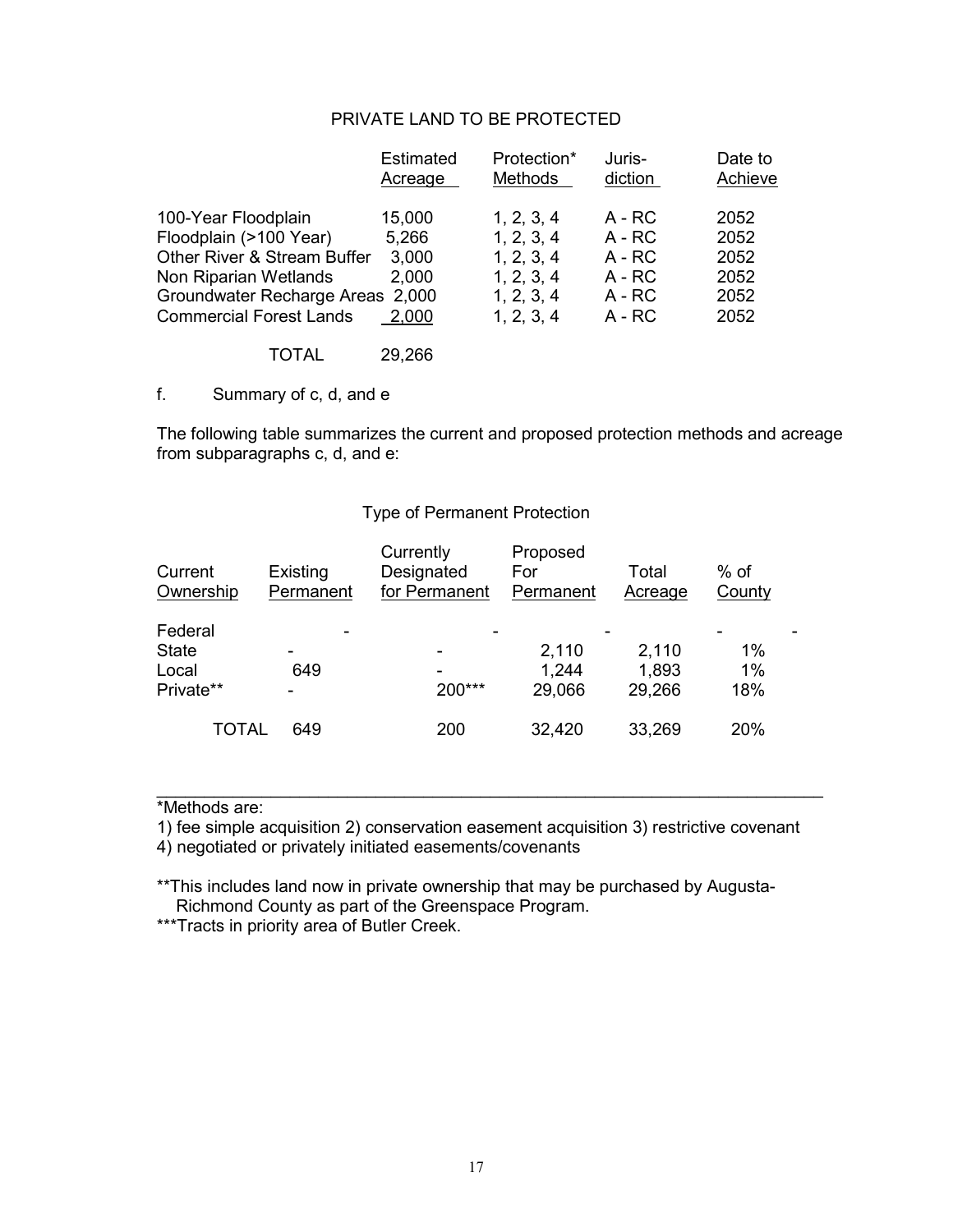# **6. BARRIERS TO ACHIEVING THE GOAL FOR GREENSPACE PROTECTION**

This section discusses the obstacles that Augusta-Richmond County has encountered and expects to encounter in the implementation of this plan to protect 33,269 acres of greenspace.

a. Legal Barriers

 There are some legal barriers to achievement of the goal, some of which are solvable and some of which are not. Our evaluation of these legal barriers is as follows:

- 1) The original Community Greenspace Program proposed the creation of a "Greenspace Mitigation Bank" to be funded by extractions from the developers of large projects. It is the City Attorney's opinion that statutes do not exist to support this proposal and that it would be illegal to proceed with it.
- 2) The Spirit Creek Educational Forest, owned by the Georgia Forestry Commission cannot be counted as greenspace because of a prohibition in Georgia Law or their rules regarding permanently entailing properties.
- 3) The Georgia Greenspace Statue and Administrative Rules could provide greater flexibility regarding what qualifies as greenspace. Greenspace is simply too narrowly defined to reasonably hope to attain the goal. Many properties that Augusta-Richmond County owns cannot be counted due to technicalities. Examples are the City's constructed wastewater wetlands, and numerous properties that serve as retention ponds, cemeteries, various types of rights-of-ways that will never be developed but fail to qualify.
- 4) Augusta-Richmond County's Zoning Ordinance contains provisions for planned unit developments and infill developments that we feel are flexible and user friendly, but we need to incorporate other concepts into the Zoning Ordinance that would promote the permanent protection of greenspace.
- 5) Augusta-Richmond County's Zoning Ordinance allows essentially urban residential development to occur in agricultural zones. This has been a facilitator of urban sprawl.
- 6) The tax-shelter incentives in Federal and State law are insufficient to cause significant numbers of landowners, especially the owners of large important tracts, to donate or sell conservation easements over their properties. There are no provisions in Georgia Law for income tax credits or any other incentive like there are in North Carolina and other states.
- b. Structural Barriers

Following is a listing of structural barriers to achieving the Greenspace protection goal:

- 1) The primary obstacle to achieving the Greenspace Goal is and will be money. We estimate the absolute minimum cost of achieving the goal to be in excess of \$39 million, and that would require substantial donations and private actions. State funding at the current levels won't be enough, and taxpayer dissatisfaction with local government spending appears to be at an all time high.
- 2) Within the most urban areas the cost of land is high, even where regulations currently preclude development. This makes any permanent protection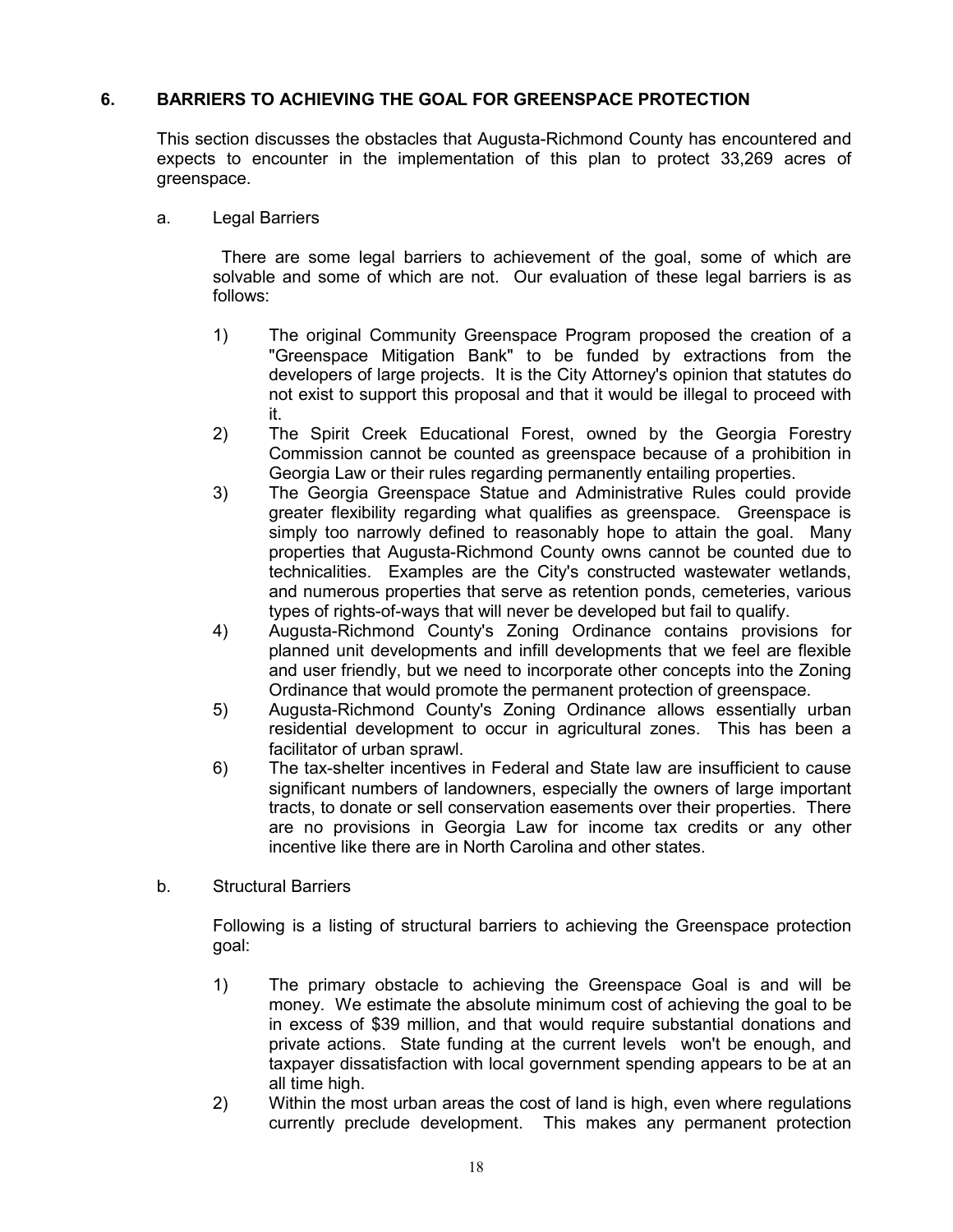difficult, and it makes continuously protected areas nearly impossible to achieve.

- 3) There have been many requests to gift or sell small tracts of land to Augusta-Richmond County. Most of these tracts have been undesirable tracts in the middle of subdivisions or other developments. Initially, we wanted to facilitate the gifting of these type properties, but we quickly realized that owning a myriad of scattered, small tracts with no continuity and no appeal would become a maintenance and enforcement nightmare for Augusta-Richmond County.
- 4) In spite of our outreach efforts there is still confusion about the Local and Georgia Greenspace Programs and very little understanding of conservation easements and their advantages on the part of the general public.
- 5) To date we have promoted easements over fee simple acquisition with no success. All landowners with one exception have wanted to sell their properties outright. There have been several reasons given, but the tax deduction incentive is insufficient, and many property owners simply want to dispose of the property if it has no development potential.

## **7. TEN YEAR STRATEGY TO REMOVE OR MITIGATE LEGAL AND STRUCTURAL BARRIERS**

This section describes the activities that Augusta-Richmond County is committed to taking to overcome the obstacles identified in the preceding section, and also activities that would have to be taken by others to overcome the obstacles.

- a. Legal Barriers
	- 1) The proposals in the original Community Greenspace program relating to extractions from developers cannot be achieved because there is no State enabling legislation. Instead, Augusta-Richmond County will modify the Zoning Ordinance to encourage voluntary preservation of greenspace in new developments. If the Georgia Code is amended, then the extractions will be reconsidered.
	- 2) The Law or rule that prohibits the Georgia Forestry Commission from permanently protecting their properties needs to be modified to provide a procedure under which it can be done. We suggest that the Greenspace Commission initiate the appropriate action.
	- 3. We suggest that the Greenspace Commission provide more flexibility in defining greenspace. We have reviewed the proposed rule changes in this regard and feel that the definitions are still too restrictive when compared to the program goals.
	- 4) Augusta-Richmond County will amend the Zoning Ordinance and Subdivision Regulations to provide for Conservation Subdivisions. Whether such uses would be allowed within any single-family zone based on overall density by right of by special exception will have to be debated. Allowing them by right would make the concept much more attractive to developers and the staff favors that method.
	- 5) We will amend the Zoning Ordinance to increase the minimum lot size in agricultural zones from1/3 acre to 2 acres or more. This will slow the conversion of land in rural areas from agriculture and forestry to urban uses, and it might make permanent protection more attractive if low cost development is not an option.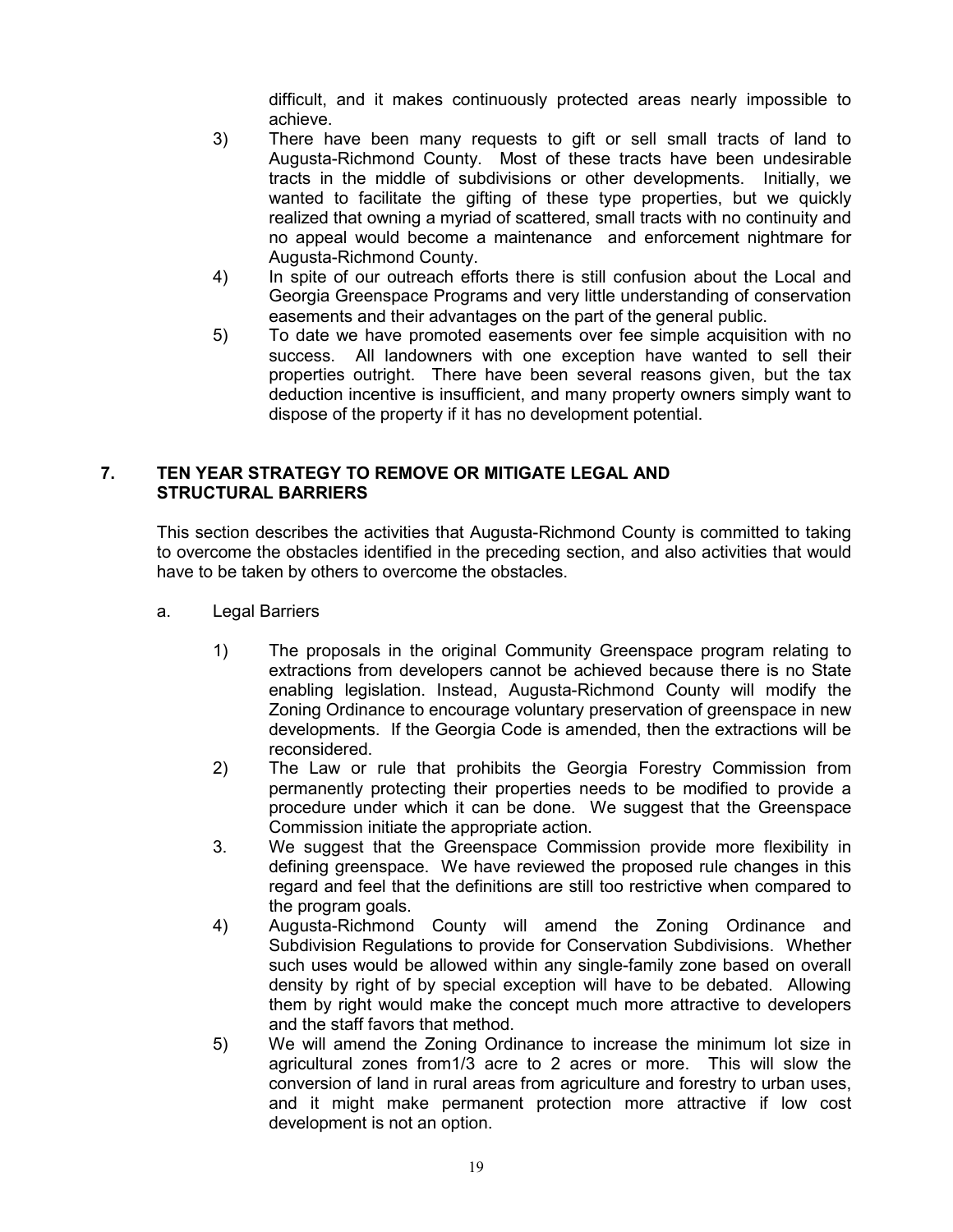- 6) We suggest that the Greenspace Commission promote a bill to allow State income tax credits for donated conservation easements. We have found that the present tax deductions are simply not attractive enough to entice owners of significant properties to make a donation.
- b. Structural Barriers
	- 1) Local governments will have to seek funding other than Georgia Greenspace funds if they hope to achieve the 20 percent goal. In Augusta-Richmond County we will seek Federal grants and other funding where it is available. We will continue to provide funds for the activities of the Central Savannah River Land Trust from general funds so long as the financial ability exists to do so. We will include significant funding in the next two phases of the SPLOST program for support of the Community Greenspace Program. This funding will be used to acquire land and easements, and also to improve the greenway that is being acquired for trails, minimal parking and access improvements and passive recreational facilities. In addition, we would like to see Georgia follow some of the other states like Florida that have spent tremendous amounts of money to protect greenspace.
	- 2) The solution to the problem of the high cost of land and easements in the most developed areas lies in the ability to spend more money and in the passage of Federal and State laws that would provide better incentives for donations and the sale of easements. There is no apparent action that Augusta-Richmond County can take in the next few years to achieve better results in the urban sections of Raes Creek and Rock Creek, and in some cases on the Augusta Canal.
	- 3) Augusta-Richmond county will continue to determine which tracts are desirable for the Greenspace Program by evaluation of each donation proposal against the ranking scheme that is illustrated in Figure B. This will assure that we do not become responsible for vacant lots that would be high maintenance and enforcement problems, but that we do continue to receive donations of properties that have possibilities for connectivity and also properties that have significant greenspace value on their own.
	- 4) We will continue to provide outreach through the Central Savannah River Land Trust using the same methods that we have used, and we will also review methods used by other Greenspace Communities and Land Trusts for new ideas in regard to community outreach.
	- 5. The difficulty we have experienced in acquiring easements could be cured by more attractive incentives such as tax credits, which would have to be initiated at the State level. To some extent, our outreach efforts cited above should help educate and persuade landowners to donate or sell easements. We will continue to review methods used by other Greenspace Communities and Land Trusts for new ideas in regard to this problem.
- c. Barriers, Strategies, and Timeline for Accomplishment

The following table is a summary of the barriers and strategies described in subparagraph (a) and (b) above.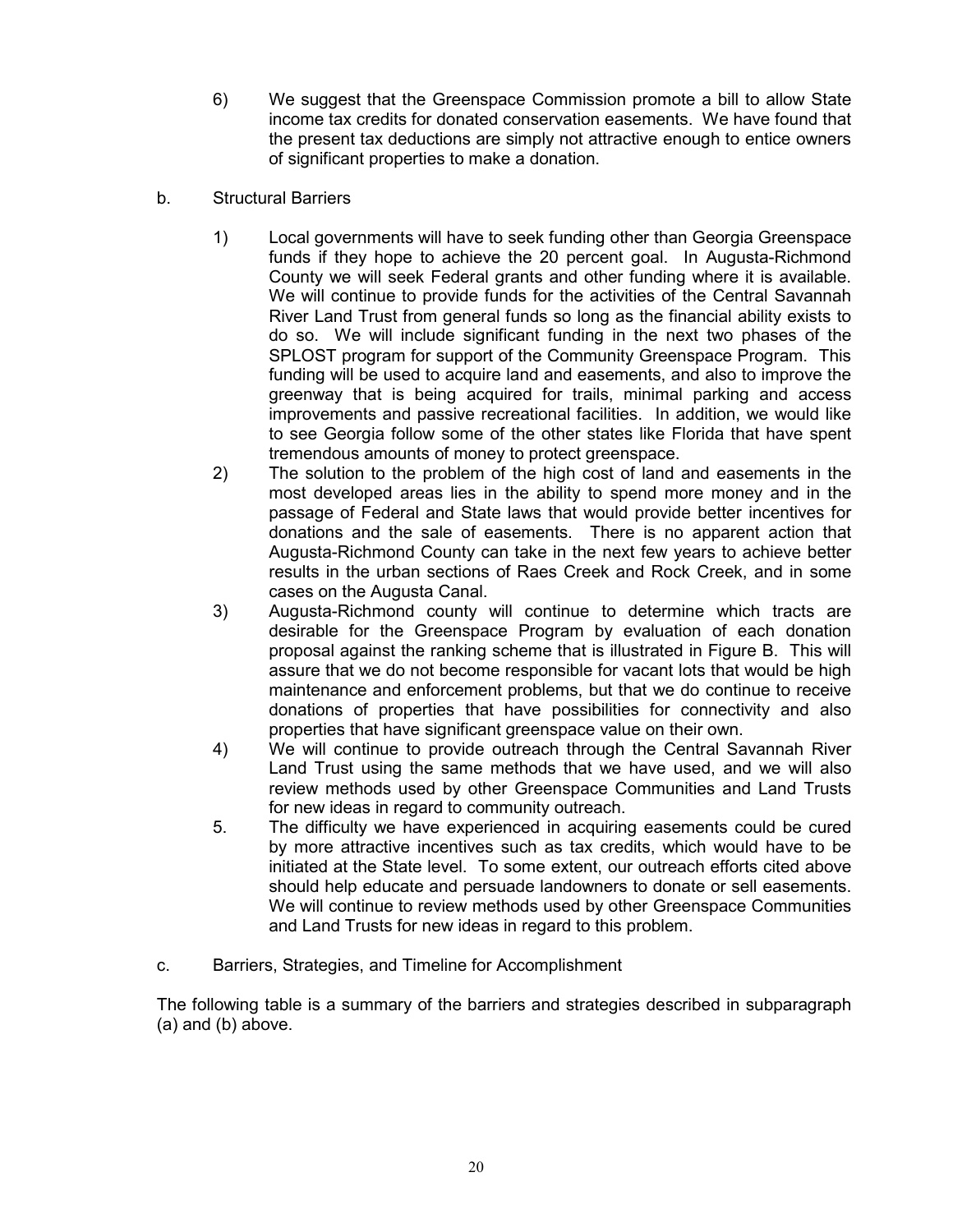| <b>BARRIERS, STRATEGIES, AND TIMETABLE FOR ACCOMPLISHMENT</b>                                                                                        |                                                                                                                    |                                              |                                         |  |
|------------------------------------------------------------------------------------------------------------------------------------------------------|--------------------------------------------------------------------------------------------------------------------|----------------------------------------------|-----------------------------------------|--|
| <b>BARRIERS</b>                                                                                                                                      | <b>STRATEGY TO</b><br><b>REMOVE BARRIER</b>                                                                        | <b>JURISDICTION</b>                          | <b>DATE TO</b><br><b>IMPLEMENT</b>      |  |
| L-1 Extractions proposed in<br>original CGP are not supported<br>by State enabling legislation,<br>therefore probably illegal                        | a) enactment of enabling<br>law,<br>b) changes in Zoning<br>Ordinance to promote<br>voluntary contributions        | <b>State</b><br>Aug-Richmond                 | 2003                                    |  |
| L-2 Can't convert Georgia<br>Forest Commission land to<br>permanent protection                                                                       | Changes to the law or rule                                                                                         | <b>State</b>                                 | $\gamma$                                |  |
| L-3 Lack of flexibility in<br>Greenspace law and rules re:<br>definition of Greenspace                                                               | Change law and rules to<br>liberalize the definition                                                               | <b>State</b>                                 | $\overline{\phantom{0}}$                |  |
| L-4 New provisions are<br>needed in the Zoning<br>Ordinance to promote<br>Greenspace protection                                                      | Amend the Zoning<br>Ordinance to provide for<br><b>Conservation Subdivisions</b>                                   | Aug-Richmond                                 | 2004                                    |  |
| L-5 New provisions are<br>needed in the Zoning<br>Ordinance to deter urban<br>development of agricultural<br>land                                    | Amend the Zoning<br>Ordinance to require<br>large lots in Agricultural<br>districts                                | Aug-Richmond                                 | 2004                                    |  |
| L-6 Tax-shelter provisions of<br>Federal and Georgia law are<br>insufficient to encourage<br>permanent protection by<br>easement or deed restriction | Change Federal and<br>Georgia Tax Codes to<br>provide for Tax Credits                                              | Federal<br><b>State</b>                      | ?                                       |  |
| S-1 Lack of funds                                                                                                                                    | a) seek Federal Grants<br>b) continue to fund Land<br><b>Trust</b><br>c) fund Greenspace<br>Program with SPLOST #5 | Aug-Richmond<br>Aug-Richmond<br>Aug-Richmond | 2003-2013<br>2003-2013<br>2005 and 2010 |  |
|                                                                                                                                                      | and $#6$<br>d) increase State funding                                                                              | <b>State</b>                                 |                                         |  |
| S-2 High cost of urban land                                                                                                                          | a) more funding per S-1<br>b) provide better<br>incentives per L-6                                                 | State/Aug-RC<br>Federal/State                | 2003-2013<br>?                          |  |
| S-3 Selection of appropriate<br>tracts for Augusta-Richmond<br>County to accept as donations                                                         | a) continue to evaluate<br>against rating formula                                                                  | Aug-Richmond                                 | 2003-2013                               |  |
| S-4 Lack of public under-<br>standing and cooperation with<br>the Greenspace Program                                                                 | a) outreach through the<br><b>Land Trust</b><br>b) research for better<br>methods                                  | Aug-Richmond<br>Aug-Richmond                 | 2003-2013<br>2003-2013                  |  |
| S-5 Landowners favor fee<br>simple transaction instead of                                                                                            | a) provide better<br>incentives per L-6                                                                            | Federal/State                                | $\gamma$                                |  |
| easements                                                                                                                                            | b) outreach through the<br><b>Land Trust</b><br>c) research for better<br>methods                                  | Aug-Richmond<br>Aug-Richmond                 | 2003-2013<br>2003-2013                  |  |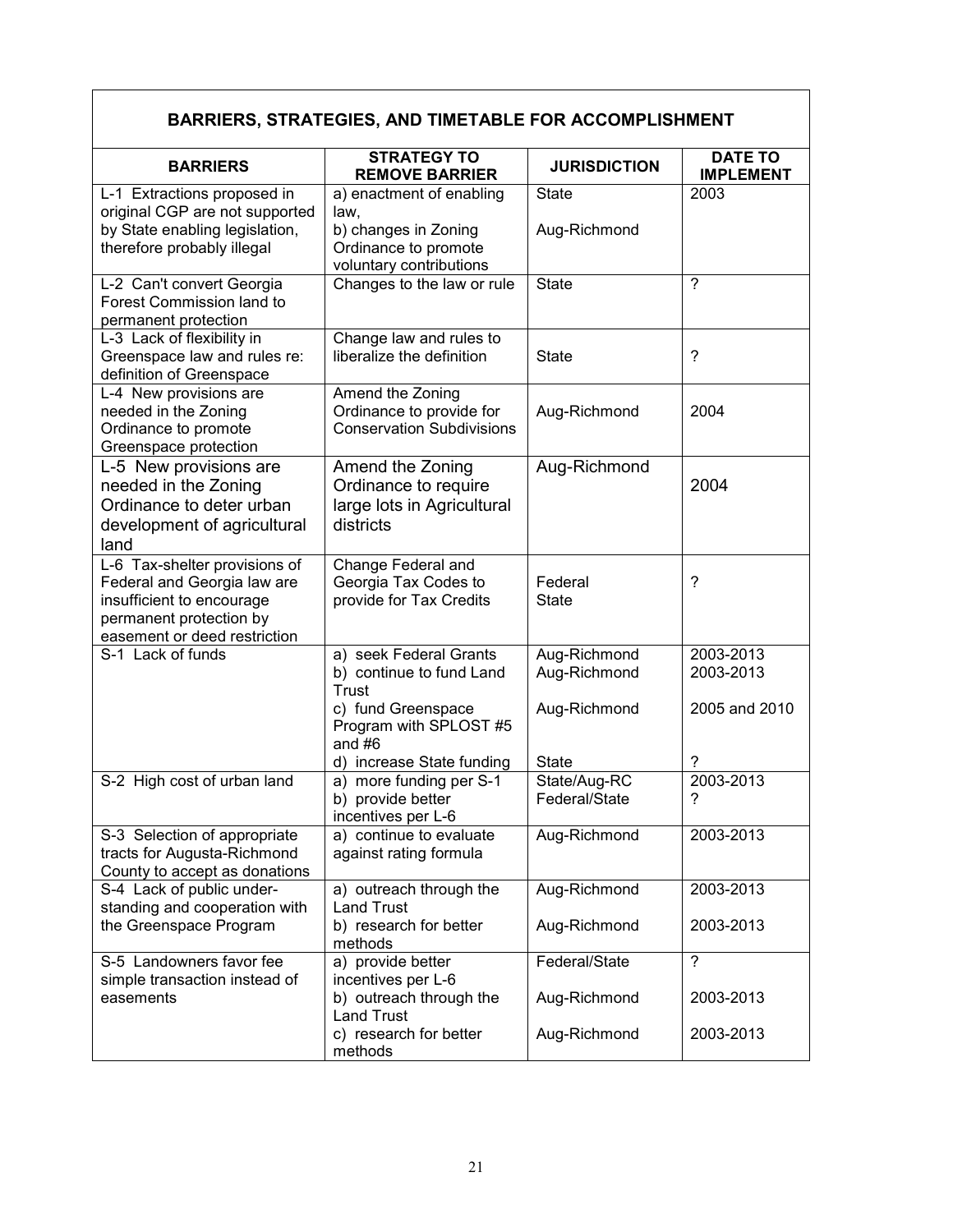# **8. FUNDING\***

## a. Allocation of Greenspace Funds

No municipality within Augusta-Richmond County has elected to establish a separate greenspace trust fund. Augusta-Richmond County will receive the entire greenspace grant award for FY-03.

## b. Sources and Use of Funds

The proposed use of funds for Augusta-Richmond County's Community Greenspace Program has been described in Sections 3-7. As previously stated, the overall program goal is to permanently protect 33,269 acres of Greenspace by 2052. The vast majority of cost of the Greenspace program would be incurred in acquisition of properties. Acquisition will be done through fee simple ownership purchases, easement purchases, donations of properties and easements, and actions to protect properties through easements and covenants that are privately initiated or initiated by developers in response to regulations and/or incentives.

The additional acreage to be acquired was calculated by deducting the acreage already protected, and the land identified for protection that is publicly-owned, from the overall goal. This indicates that the acreage that is now in private ownership to be protected over the 50 year period is 29,266. If one-third of this acreage must be protected through fee simple purchase and the \$2040 average cost per acre for the land acquired to date through the greenspace program is applied, then the cost of acquisition of fee simple ownership would be \$19,900,89. If one-third of this acreage must be protected by purchasing easements at a cost of \$1000 per acre, which is a reasonable amount for which to acquire development rights to land that has no present development potential, then the cost of acquiring such easements would be \$9,755,333. This community program assumes that the remaining one-third of the land to be protected will be donated to Augusta-Richmond County or privately subjected to conservation easements or restrictive covenants. The acquisition cost of donated land, easements, and purchasing protected properties includes the cost of appraisals and surveys and other eligible costs may be increased. The cost of acquisition services is projected to be\$500,000.

\_\_\_\_\_\_\_\_\_\_\_\_\_\_\_\_\_\_\_\_\_\_\_\_\_\_\_\_\_\_\_\_\_\_\_\_\_\_\_\_\_\_\_\_\_\_\_\_\_\_\_\_\_

<sup>\*</sup> For the purpose of this section and throughout the community program, funding is expressed in constant 2002 dollars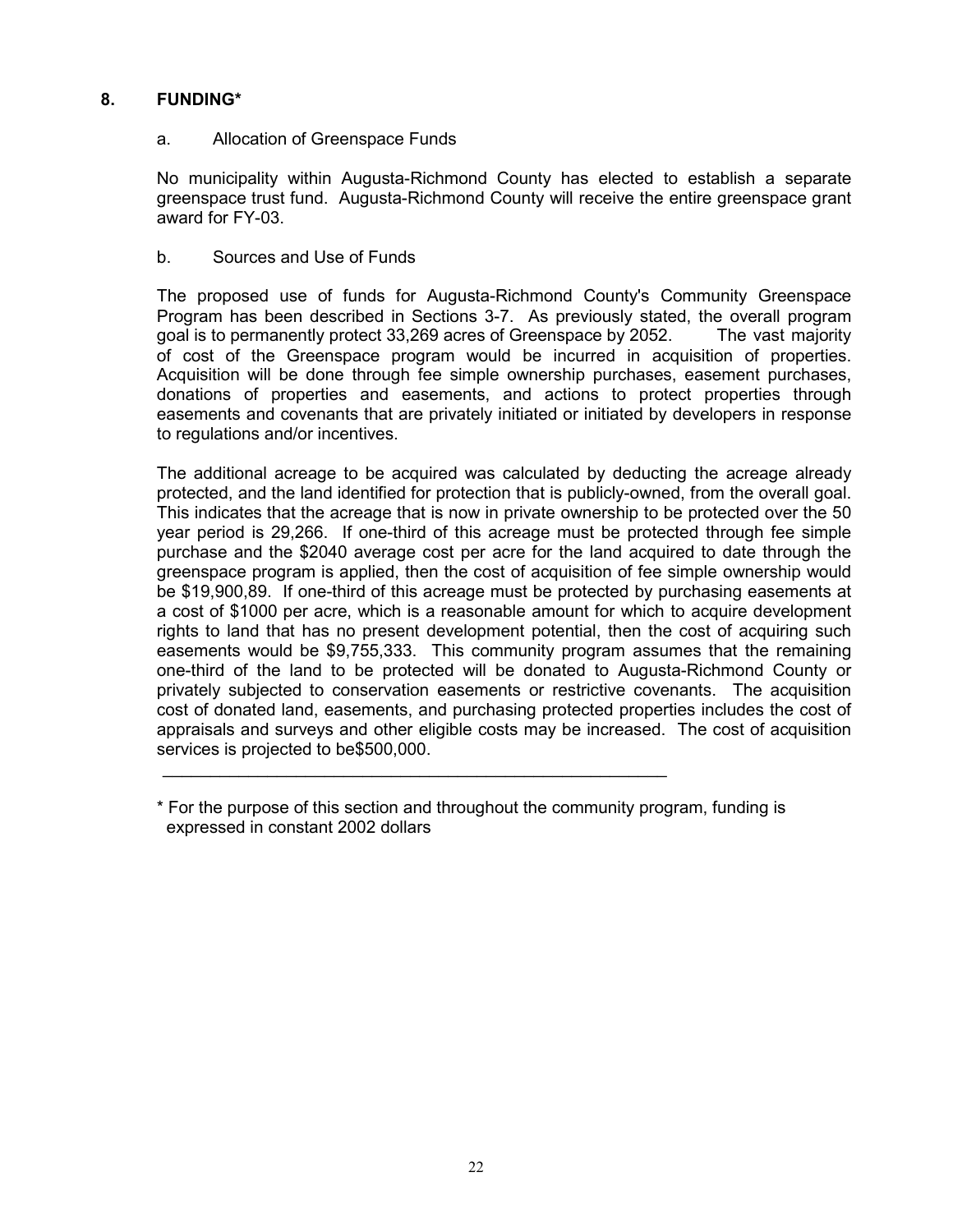The following table summarized the projected cost of acquiring the property interests that are necessary to permanently protect Augusta-Richmond County's Greenspace goal.

#### ESTIMATED TOTAL COSTS TO ACQUIRE PROPERTY INTERESTS

| Fee Simple Purchases                                                                                    | \$19,900.879 |
|---------------------------------------------------------------------------------------------------------|--------------|
| <b>Easement Purchases</b>                                                                               | 9,755,333    |
| Acquisition Services (appraisals, surveys, title<br>Work, closing and closing fees for donated<br>Land) | 500,000      |
| <b>TOTAL</b>                                                                                            | \$30,156,212 |

The source of funding for implementing the entire acquisition Greenspace as outlined above is illustrated in the following table. This table does not include the projected value of dedicated or gifted land and easements. We project that value to average \$1500 per acre for a total of \$14,632,999. This would bring the total value of the acquisition to \$44,789,211.

### ESTIMATED TOTAL SOURCE OF FUNDS (2003-2052)

| <b>State Government Funds</b><br>Greenspace                     |   | \$25,000,000 |
|-----------------------------------------------------------------|---|--------------|
| Governor's Discretionary Grant Fund                             |   | 1,000,000    |
| <b>Local Government Funds</b>                                   |   |              |
| <b>General Revenue</b>                                          |   | Ω            |
| <b>SPLOST</b>                                                   |   | 3,556,212    |
| <b>Federal Grant Funds</b>                                      |   |              |
| <b>Hazard Mitigation Grant Program</b>                          | S | 100,000      |
| <b>Omnibus Parks and Public Lands Management</b><br>Act of 1996 |   | 500,000      |
|                                                                 |   |              |
| <b>TOTAL ACQUISITION COSTS</b>                                  |   | \$30,156,212 |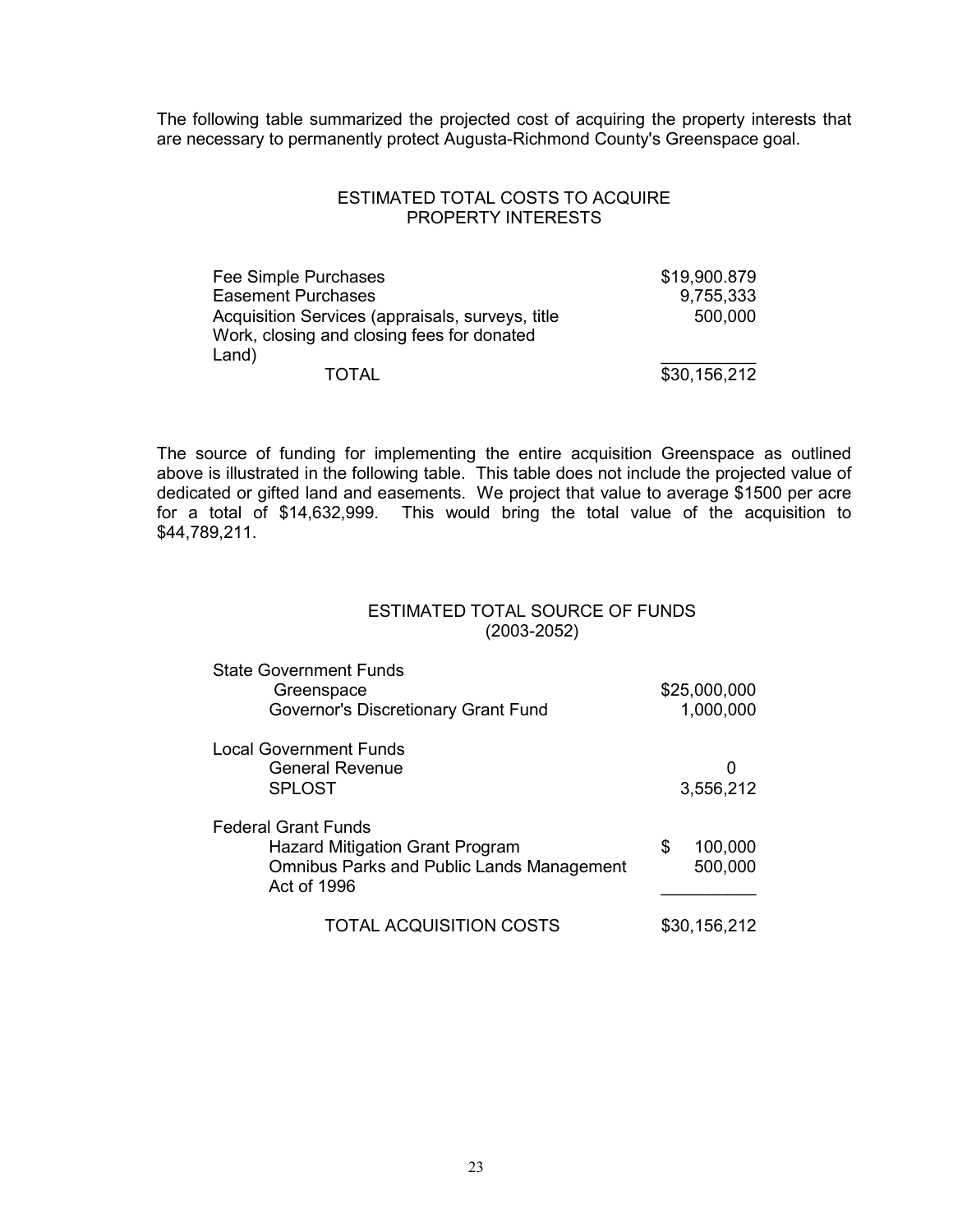## c. Planning

Planning for the Greenspace program includes staff time related to management of the program, preparation and submission of reports, record keeping, and public relations. This activity is estimated to cost \$10,000 annually. Augusta-Richmond County will continue the relationship that has been established with the Land Trust as long as funding permits. The cost of this service, which include acquisition, public relations and stewardship is \$55,000 per year. This means the total cost over the 50 years of planning, management, and administration of the program will be \$3,250,000, and it will most likely be done by Augusta-Richmond County through general funds.

## d. Improvement of Greenspace Properties

Improvement of Greenspace Properties will be the responsibility of Augusta-Richmond County, although there are possibilities for grant assistance from sources such as the National Heritage Area program (Canal) and Enhancement Funding. We estimate the total cost of improvements to greenspace properties for trails, passive recreational facilities, and support facilities to be \$5,000,000. This will be covered primarily from SPLOST funding, but some general funds may be used.

## e. Other Costs

The costs of operations, maintenance and security for the Greenspace properties will be substantial. The cost will increase over the 50 year period as properties are added to the inventory. These costs will be funded from Augusta-Richmond County's general fund and services will be provided through the Parks and Recreation Department, the Public Works Department, and the Sheriff's Department. The total cost of these services over the 50 years is projected to be \$1,000,000. Stewardship activities, which would ensure that the conditions for permanent protection are not violated, have been included in Subparagraph c.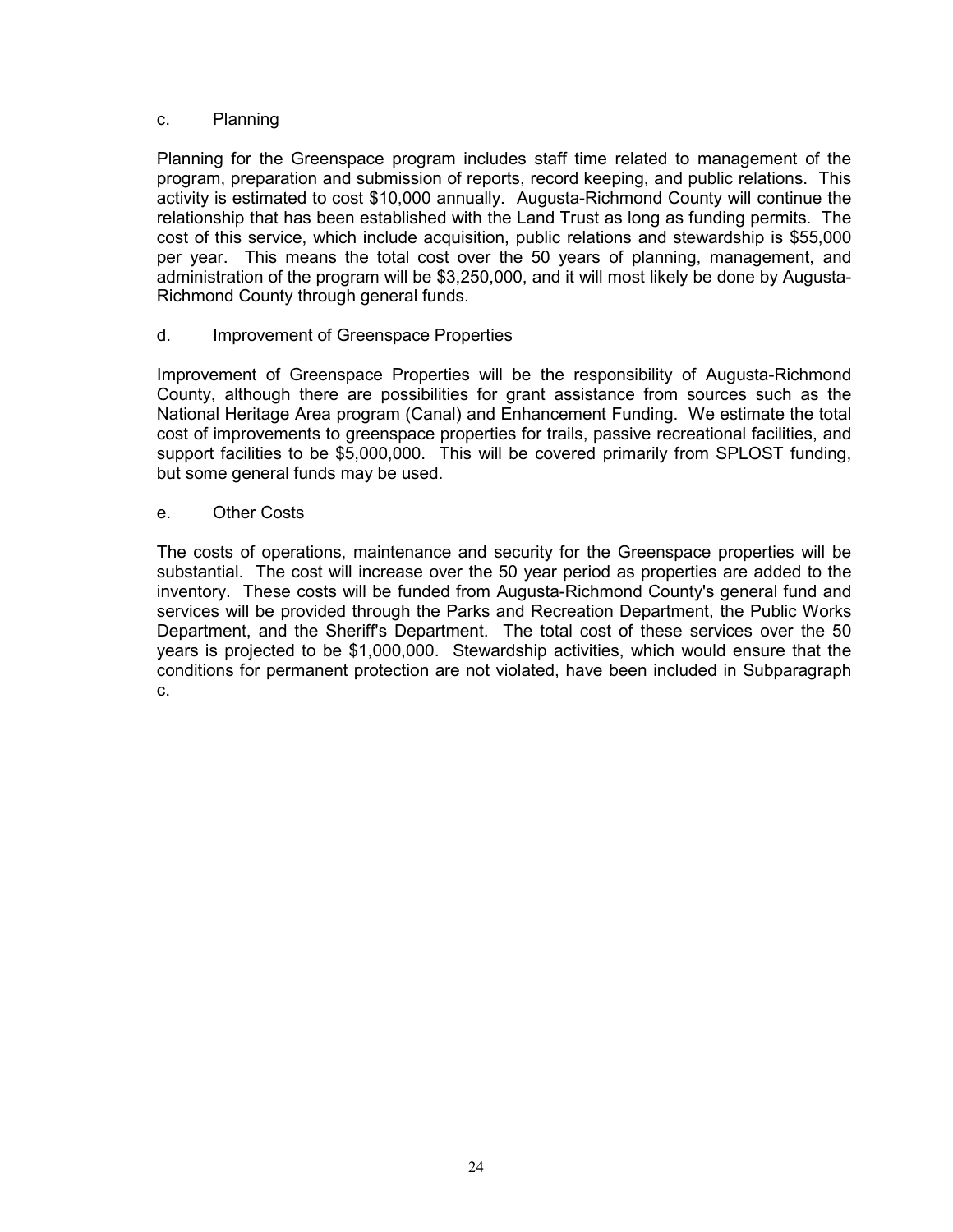# **9. SUMMARY OF IMPLEMENTATION STRATEGIES AND SCHEDULE**

## a. Required Statement

Augusta-Richmond County expects to achieve its goal of greenspace protection in 2052

b. Permanent Protection Acreage Summary

The following table summarizes the acreage expected to be under permanent protection when Augusta-Richmond County attains its goal of 20% permanently protected greenspace.

# SUMMARY OF GREENSPACE PROTECTION UPON ATTAINING THE GOAL

| Ownership |              | Acreage | % of A-RC |
|-----------|--------------|---------|-----------|
| Federal   |              |         | 0         |
| State     |              | 2,110   | 1%        |
| Local     |              | 1,893   | 1%        |
| Private*  |              | 29,266  | 18%       |
|           | <b>TOTAL</b> | 33,269  | 20%       |

c. Permanent Protection of City Owned Land

The following table summarizes the acreage that Augusta-Richmond County currently owns that is currently protected or will be permanently protected.

# PERMANENT PROTECTION OF LAND CURRENTLY OWNED BY LOCAL GOVERNMENTS

| <b>Tools for Protection</b>                | Acreage | Year to<br>Provide<br>Protection |
|--------------------------------------------|---------|----------------------------------|
| <b>Permanent Conservation</b><br>Easements | 1,883   | 2050                             |

\_\_\_\_\_\_\_\_\_\_\_\_\_\_\_\_\_\_\_\_\_\_\_\_\_\_\_\_\_\_\_\_\_\_\_\_\_\_\_\_\_\_\_\_\_\_\_\_\_\_\_\_\_\_\_\_\_\_\_\_\_\_\_\_\_\_\_\_\_\_

<sup>\*</sup>This includes land now in private ownership that may be purchased by Augusta- Richmond County as part of the Greenspace Plan